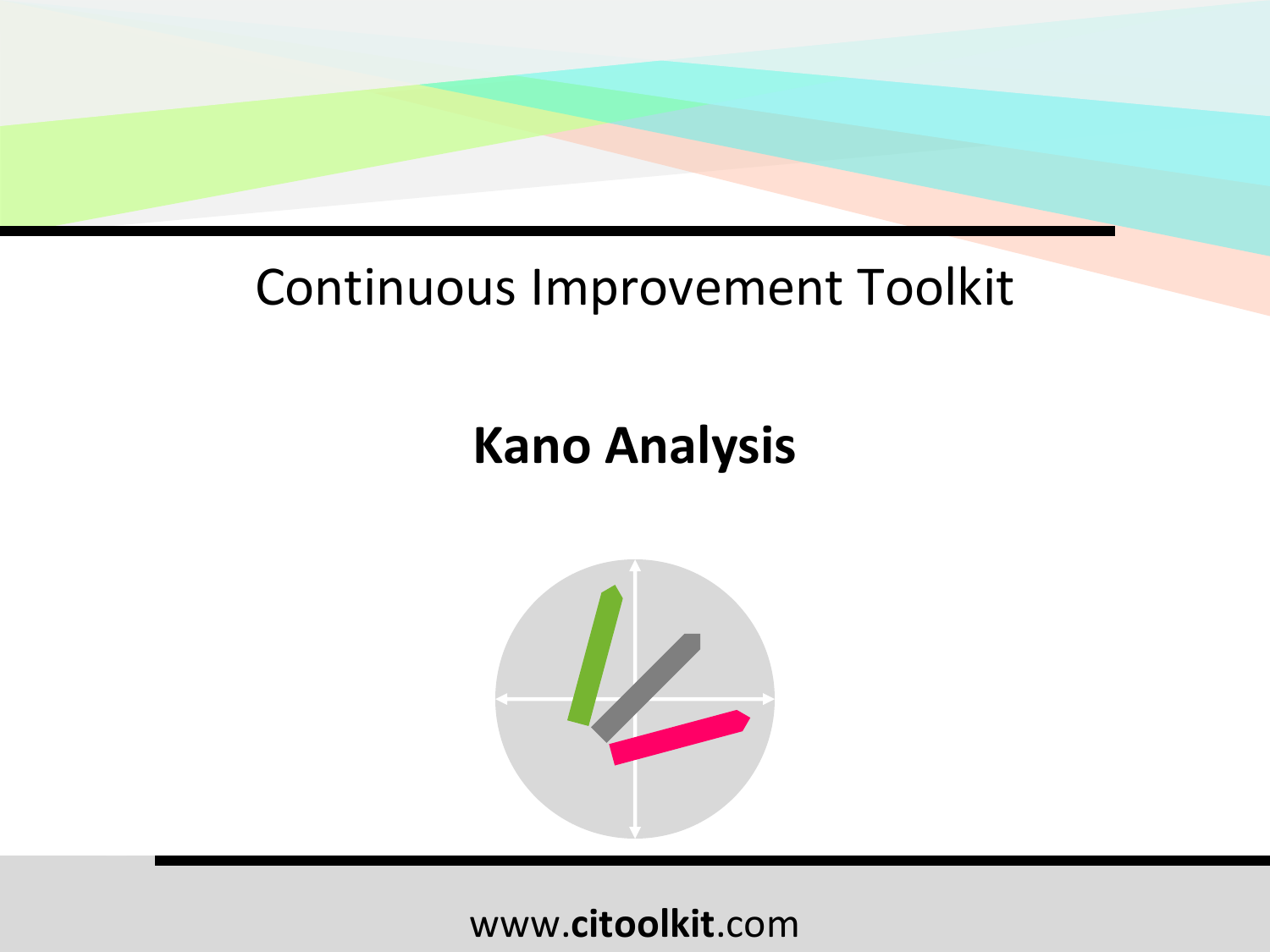#### **The Continuous Improvement Map**

| <b>Managing</b>                   | <b>Selecting &amp; Decision Making</b><br><b>Planning &amp; Project Management*</b>                                                     |
|-----------------------------------|-----------------------------------------------------------------------------------------------------------------------------------------|
| <b>Risk</b><br><b>PDPC</b>        |                                                                                                                                         |
|                                   | PERT/CPM<br><b>Break-even Analysis</b><br><b>Importance Urgency Matrix</b><br>Daily Planning                                            |
| <b>RAID Log*</b><br><b>FMEA</b>   | Quality Function Deployment Cost Benefit Analysis<br><b>MOST</b><br><b>RACI Matrix</b><br><b>Activity Networks</b>                      |
| <b>Risk Analysis*</b>             | <b>Payoff Matrix</b><br>Delphi Method<br><b>TPN Analysis</b><br><b>SWOT Analysis</b><br><b>Stakeholder Analysis</b>                     |
| <b>Fault Tree Analysis</b>        | Pick Chart Voting<br><b>Four Field Matrix</b><br><b>Decision Tree</b><br><b>Project Charter</b><br><b>Improvement Roadmaps</b>          |
| <b>Traffic Light Assessment</b>   | <b>Force Field Analysis</b><br><b>Portfolio Matrix</b><br>Critical-to X<br><b>PDCA</b><br><b>Policy Deployment Gantt Charts</b>         |
| Lean Measures OEE                 | Kano Decision Balance Sheet Paired Comparison<br><b>DMAIC</b><br>Kaizen Events<br><b>Control Planning</b>                               |
| Process Yield                     | <b>Pugh Matrix Prioritization Matrix</b><br>Cost of Quality*<br><b>Standard Work Document control</b><br>A3 Thinking                    |
|                                   | Pareto Analysis Matrix Diagram<br><b>Project KPIs</b><br><b>KPIs</b><br><b>Best Practices</b><br>Implementing                           |
| <b>Capability Indices</b>         | Understanding<br>Chi-Square Nonparametric<br>TPM Automation Solutions***<br><b>Descriptive Statistics</b>                               |
| Gap Analysis*                     | Cause & Effect<br>Hypothesis<br><b>Probability Distributions</b><br><b>Mistake Proofing</b><br><b>Health &amp; Safety</b>               |
| <b>Bottleneck Analysis</b>        | <b>ANOVA</b><br><b>DOE</b>                                                                                                              |
| <b>Reliability</b><br><b>MSA</b>  | Multivariate<br><b>Histograms</b><br>Normal Distribution<br><b>Just in Time</b><br><b>5S</b><br><b>Simulation</b><br>Multi-vari Studies |
|                                   | Scatter Plots Correlation<br><b>Graphical Methods</b><br>Quick Changeover Visual Management<br>Regression                               |
| Understanding                     | 5 Whys<br><b>Run Charts</b><br><b>Product Family Matrix Flow Pull</b><br>Root Cause Analysis Data Mining                                |
| Performance**                     | Spaghetti** Process Redesign<br>SIPOC*<br><b>Control Charts</b><br><b>Fishbone Diagrams</b> Relations Mapping                           |
| Benchmarking***                   | Waste Analysis** Value Stream Mapping**                                                                                                 |
| Data collection planner* Sampling | How-How Diagram***<br>Tree Diagram <sup>*</sup>                                                                                         |
| <b>Check Sheets**</b>             | SCAMPER*** Attribute Analysis<br>Value Analysis**<br><b>Process Mapping</b><br><b>Brainstorming</b><br><b>Interviews</b>                |
| <b>Questionnaires</b>             | <b>Affinity Diagrams</b><br>Morphological Analysis<br>Flow Process Charts** Time Value Map**<br><b>Focus Groups</b>                     |
| <b>Data</b>                       | Lateral Thinking<br><b>IDEF0</b><br>Service Blueprints<br>Mind Mapping*<br>Flowcharting<br><b>Observations</b>                          |
| <b>Collection</b>                 | Group Creativity<br><b>Designing &amp; Analyzing Processes</b><br><b>Suggestion Systems</b><br>Five Ws                                  |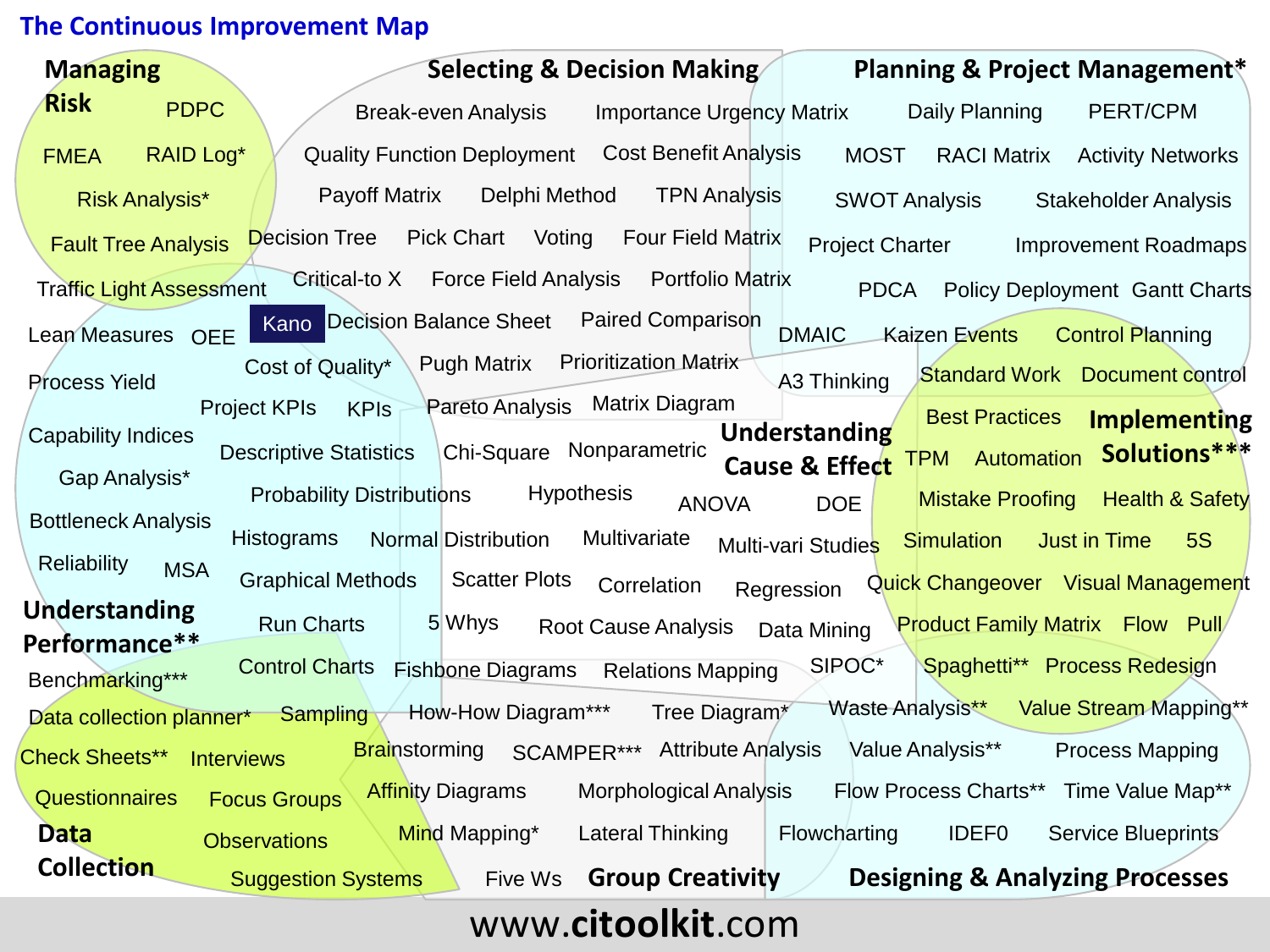## Kano analysis is a method used to identify and categorize **customer needs**



Also referred to as **Kano modelling**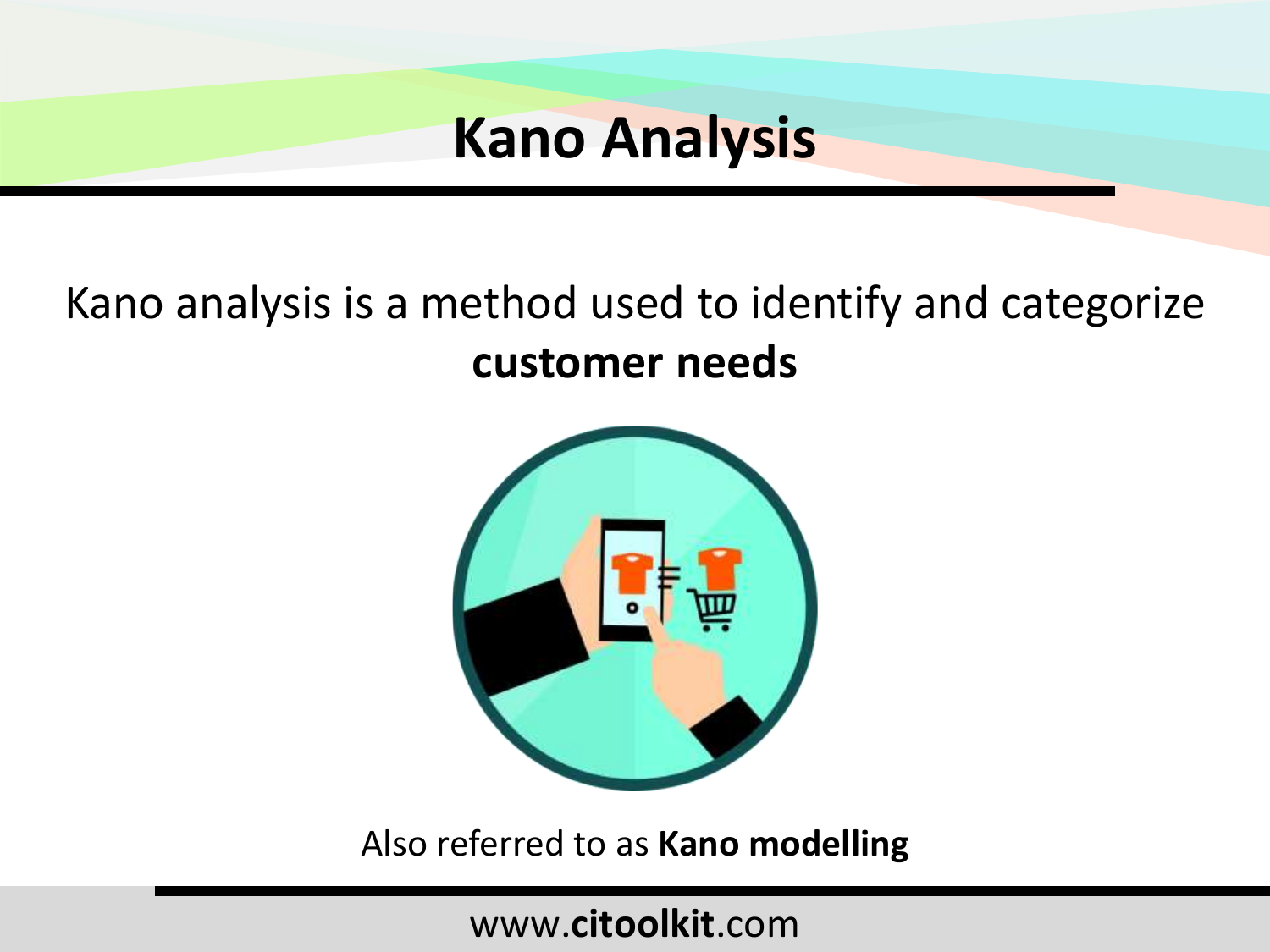### These categories are then considered when analyzing potential **opportunities for improvement**

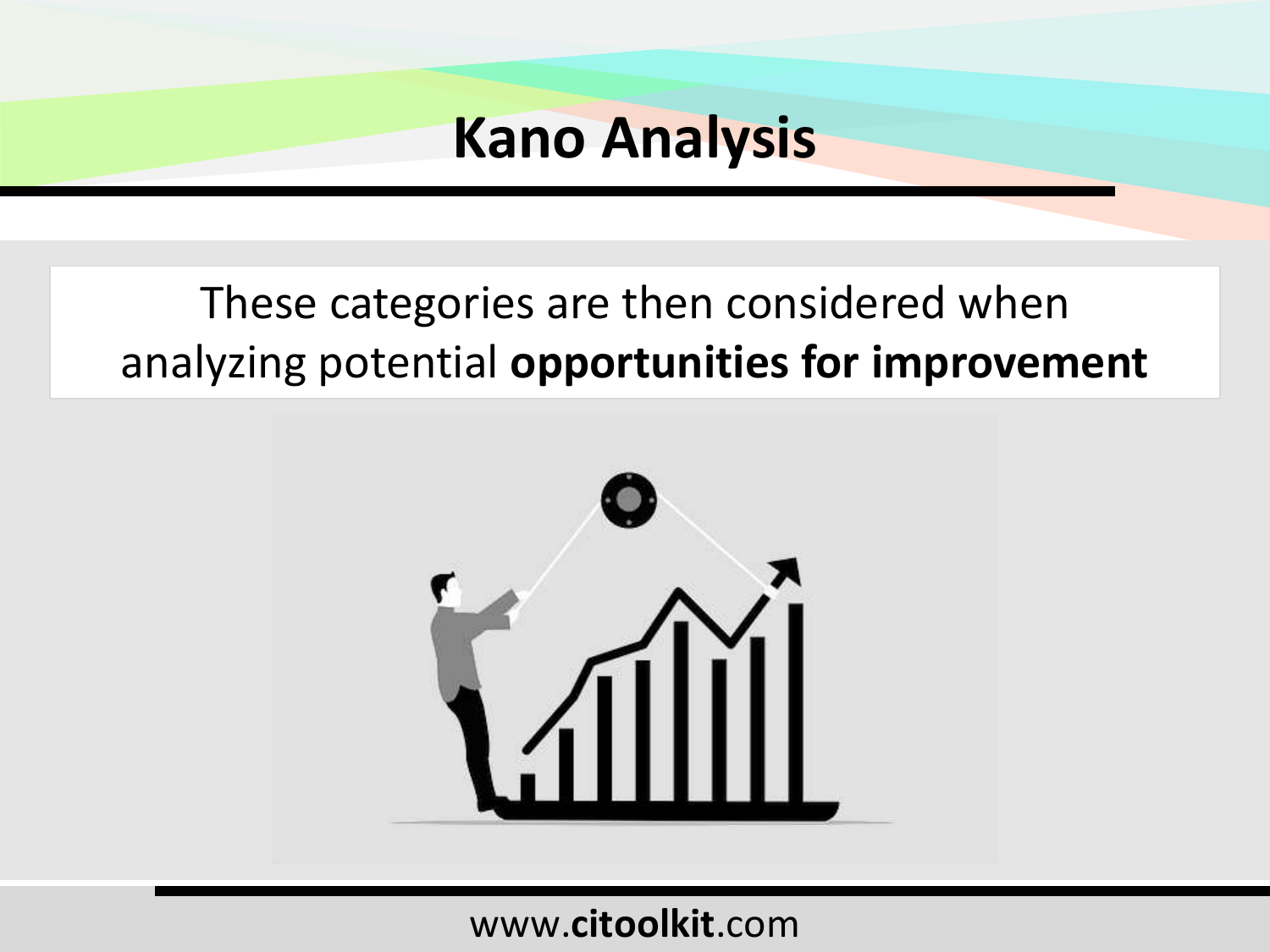Often used when collecting the **voice of the customer** to categorize and prioritize all forms of customer feedback

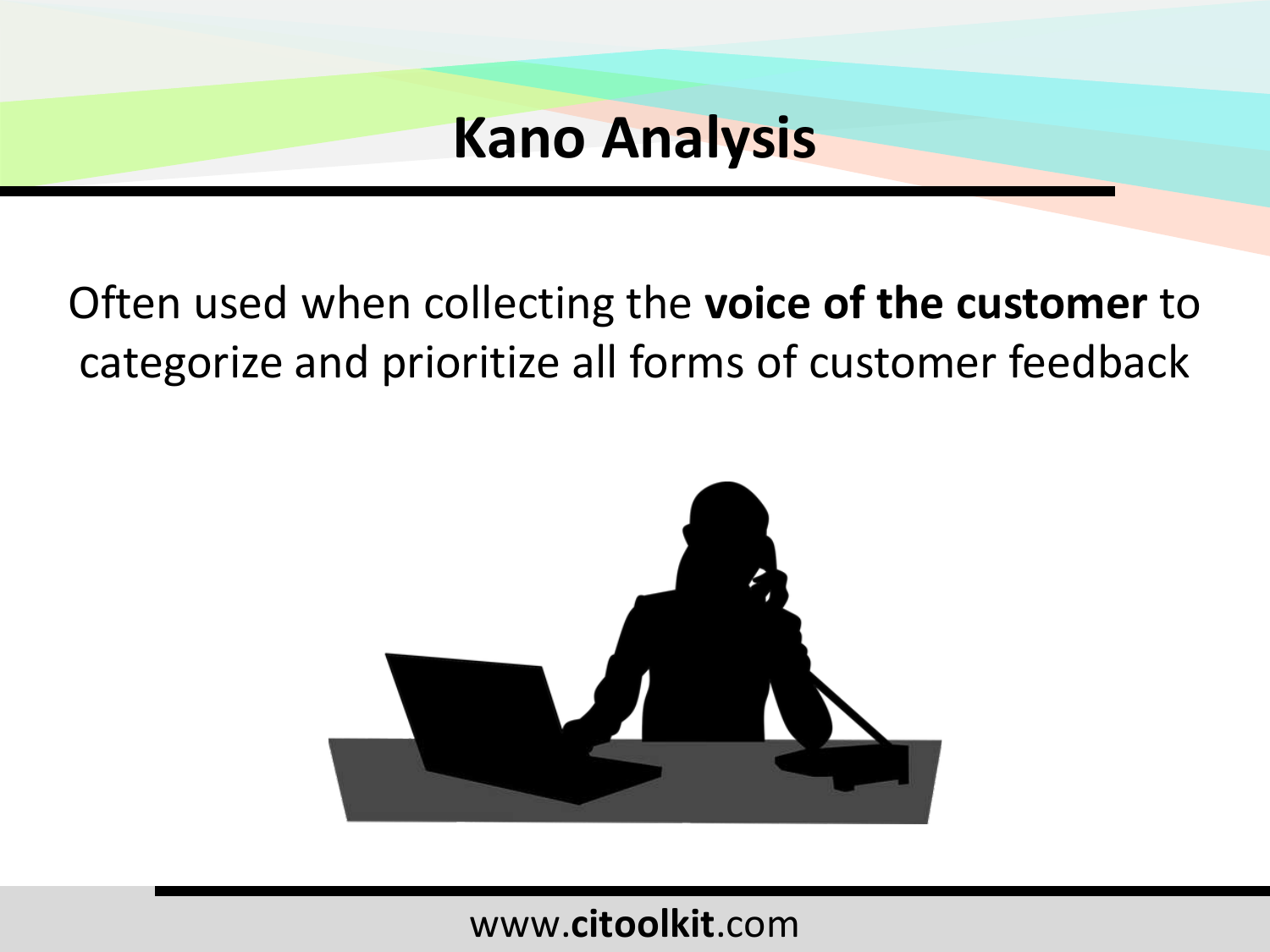## Allows to understand how a product or service **feature** influences customer satisfaction



This feature can be an **existing** or **potential** future feature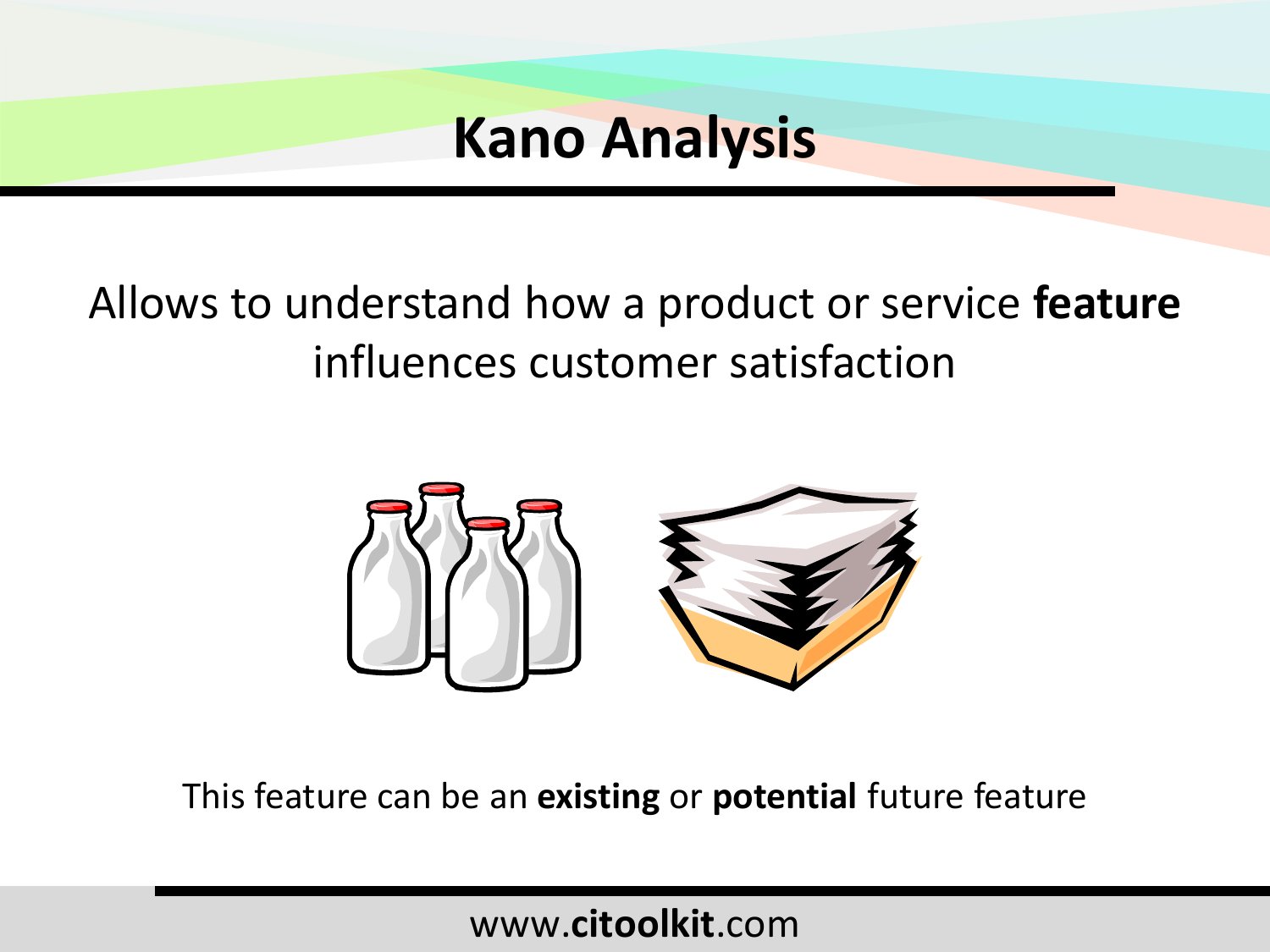### **Benefits** of mapping the features into the Kano categories . . .

Helps identifying customer requirements for a product or service

Helps categorizing and prioritizing the different features of a product or service

Shows how customer needs are constantly changing as time goes on

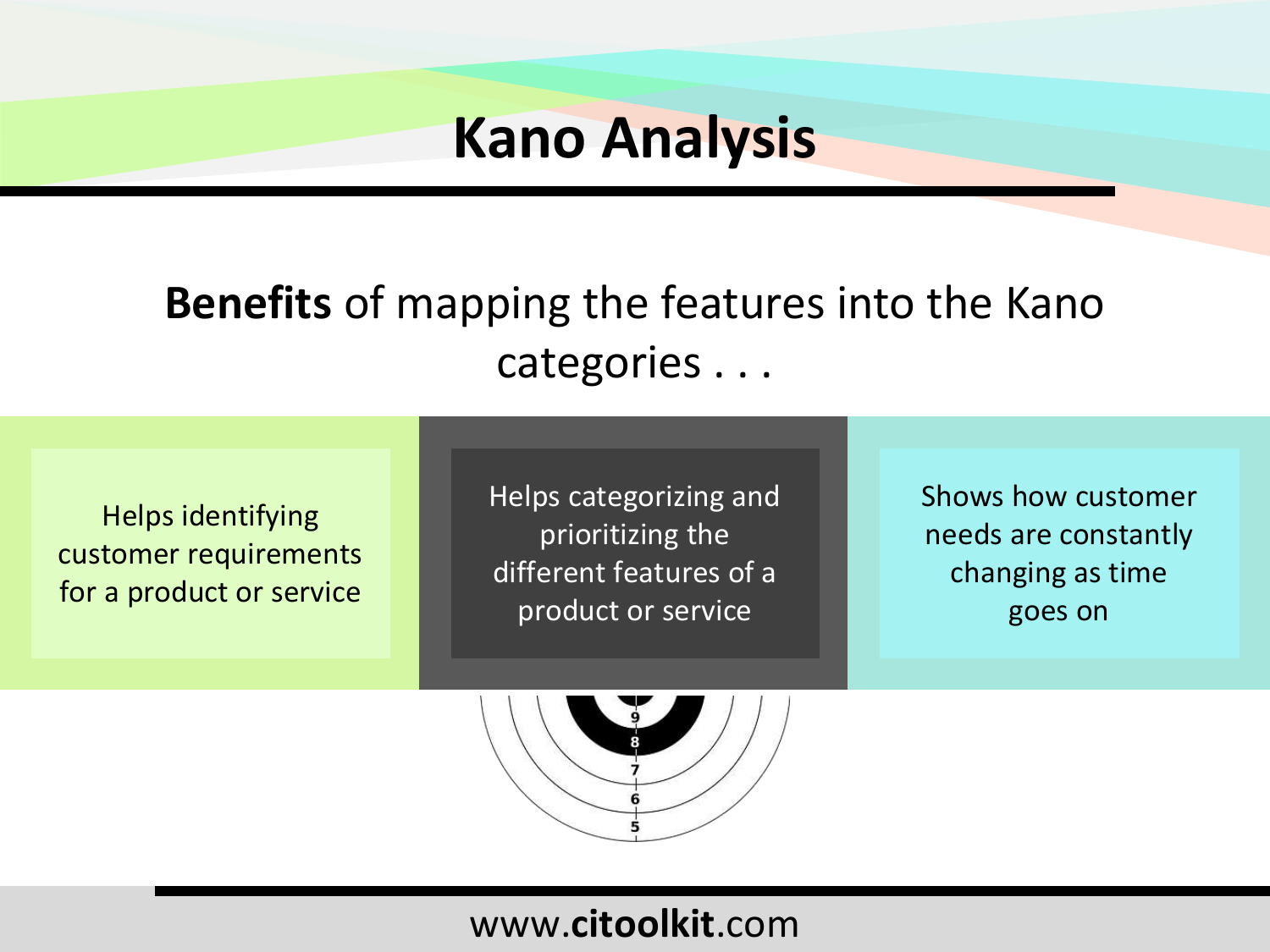### What types of features influence **customer satisfaction?**

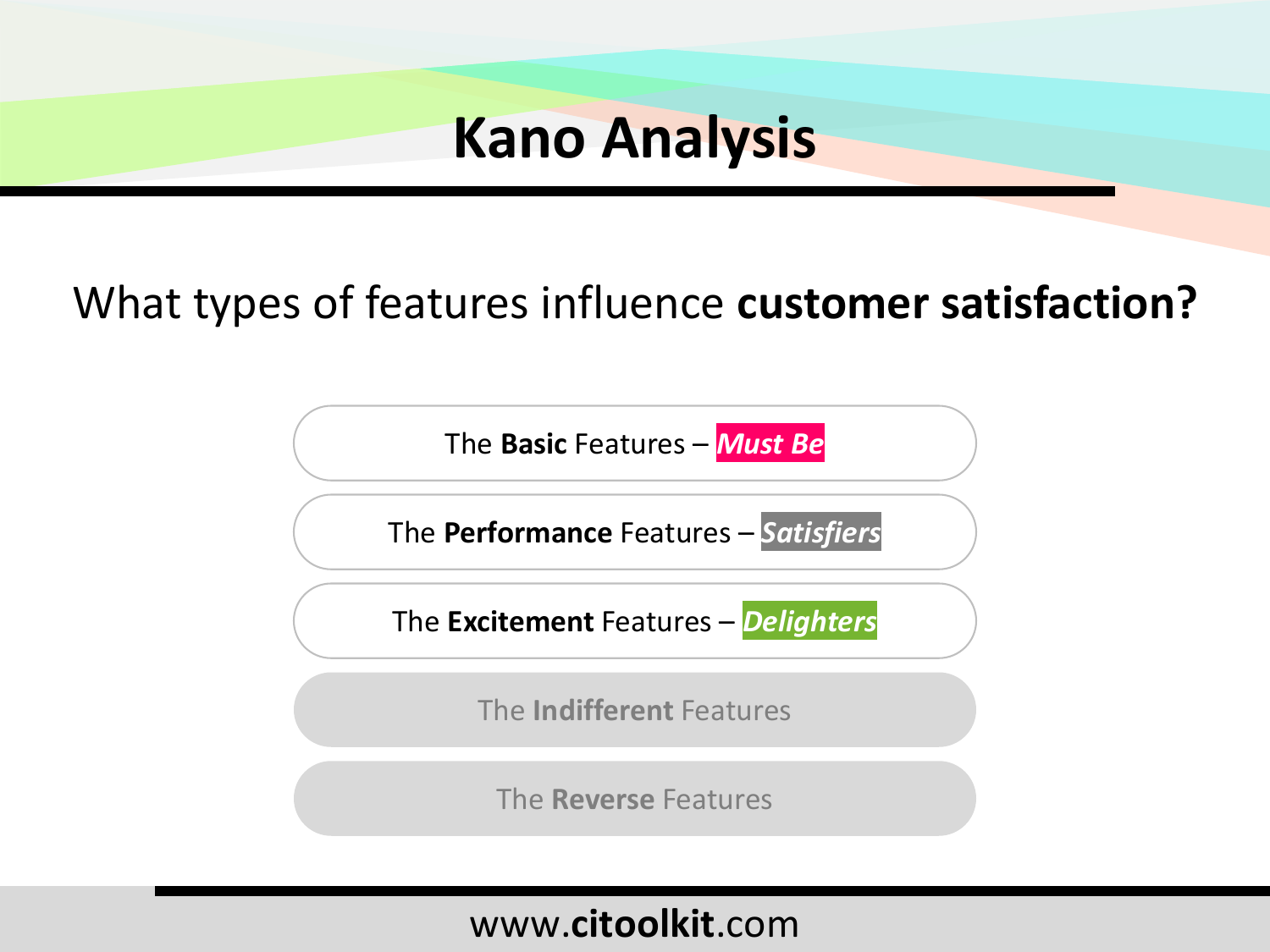## The Kano model assigns three types of features to products and services . . .



This is basically done based on what customers say is important and how they value these features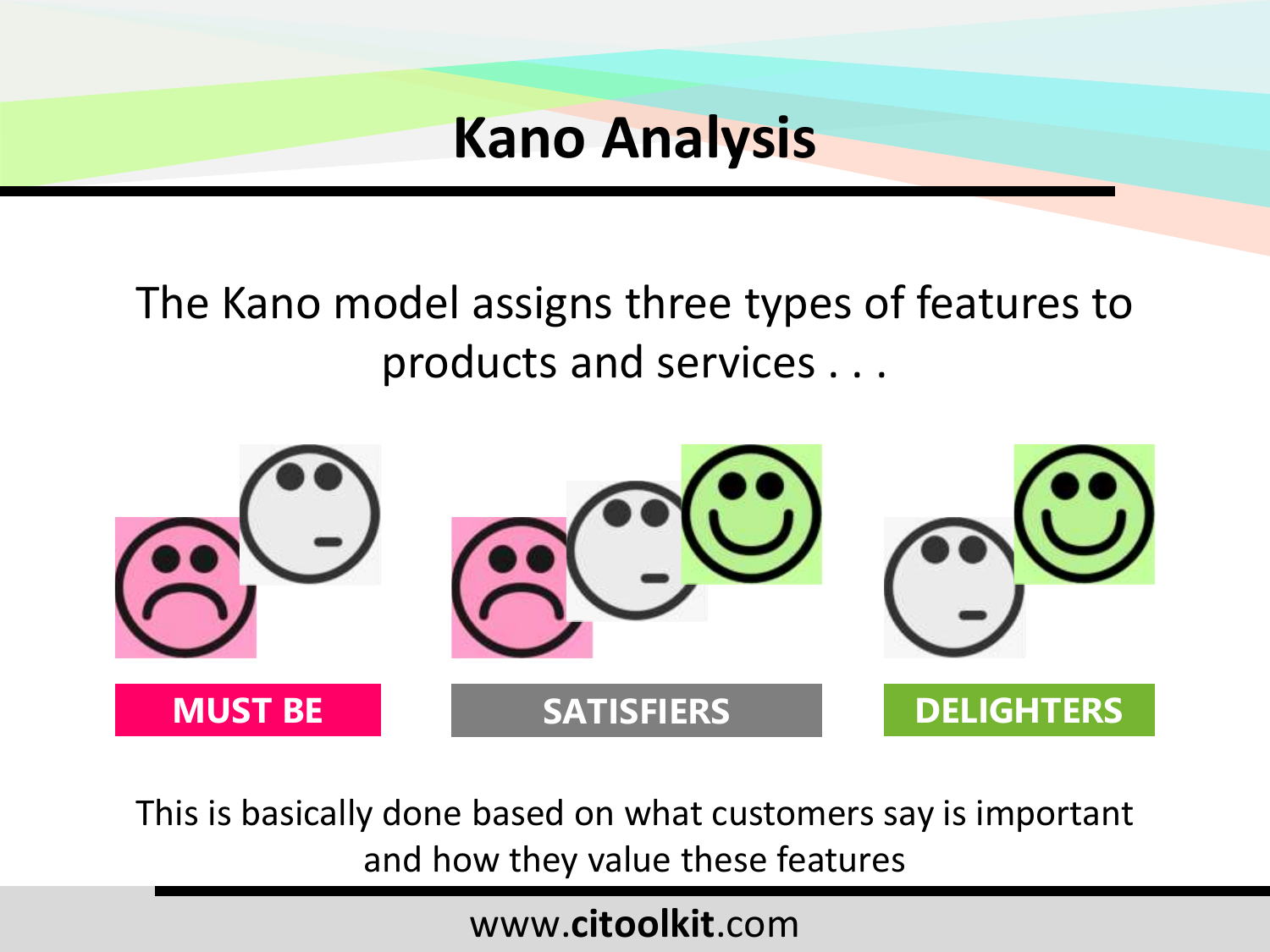The result of collecting the voice of the customer information can be presented in a **Kano diagram**

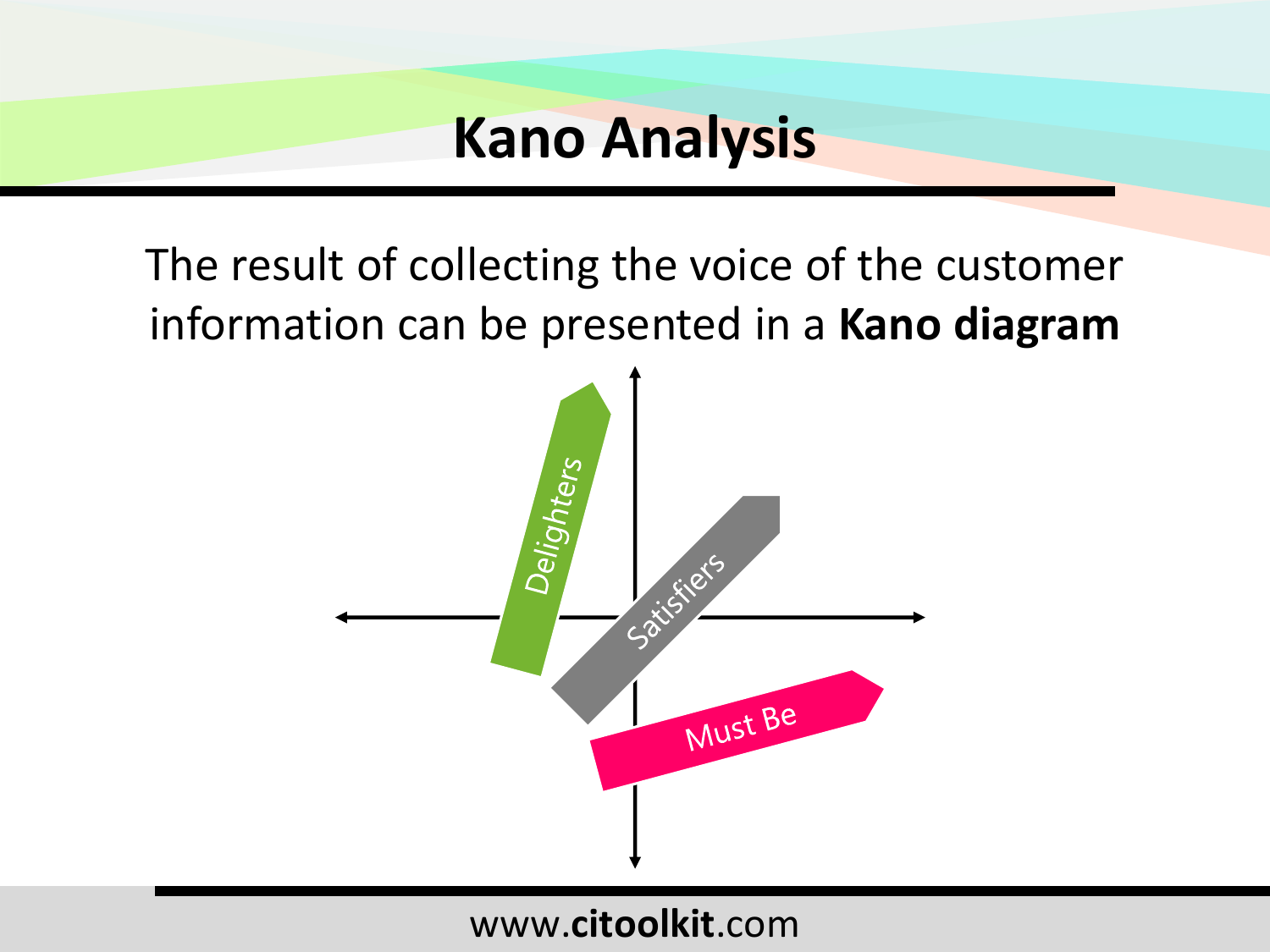The Kano diagram has two axes . . .

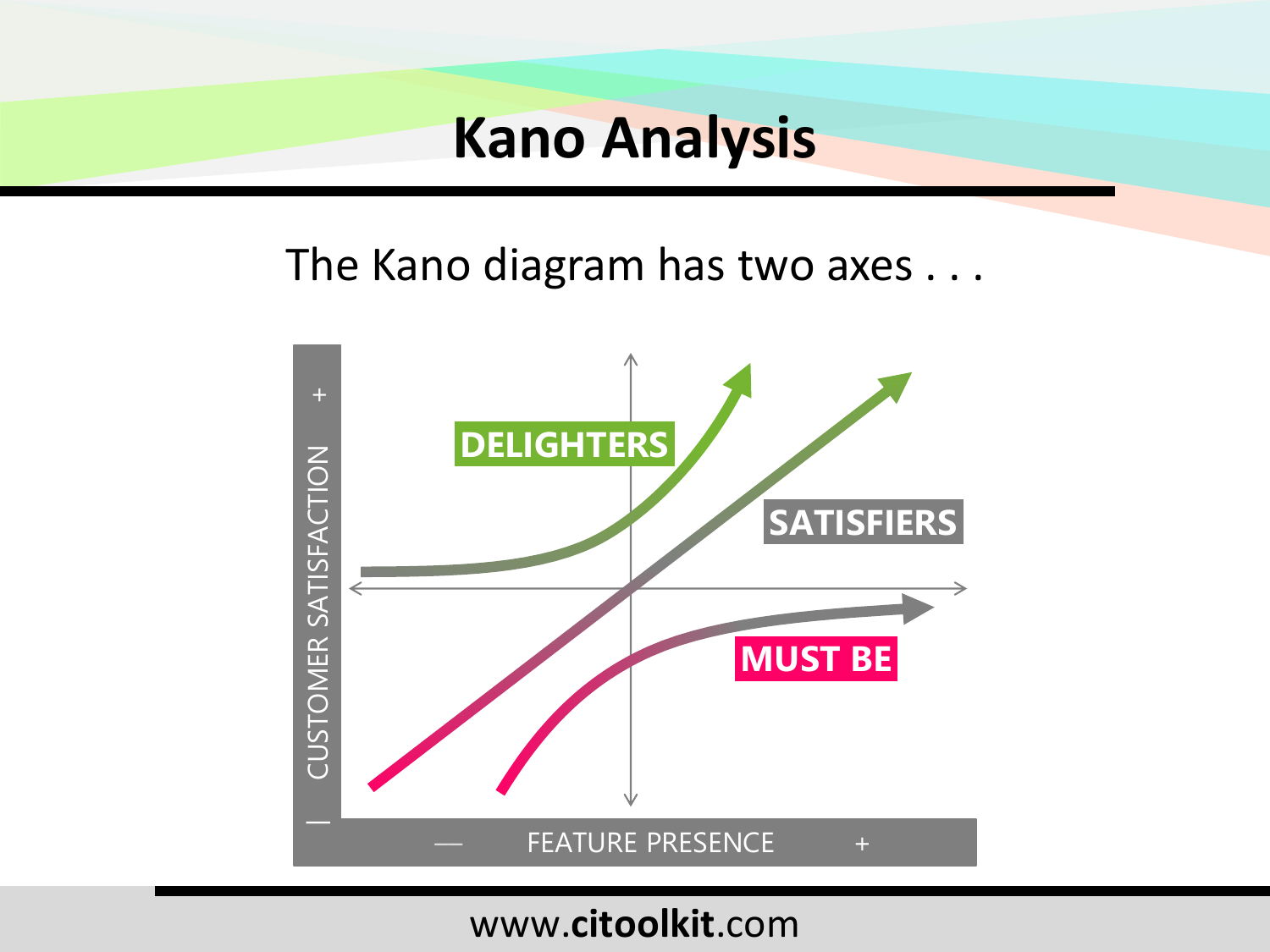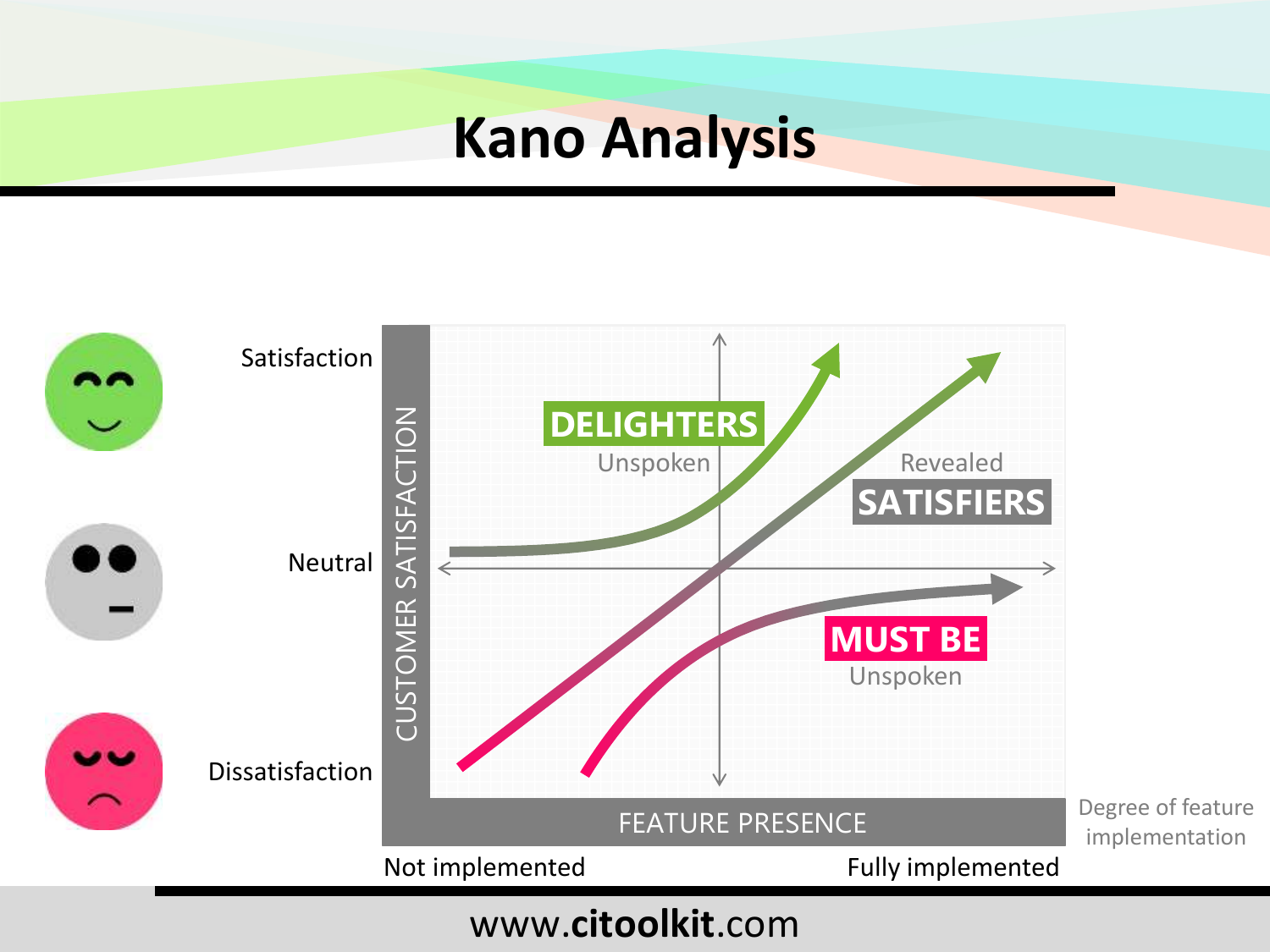### **The Must Be Features**

Also called the dissatisfiers, the must haves, the expected, the mandatory and the basic requirements

Customers expect they will be present

If they are not present or are **insufficient**, customers will be dissatisfied

If they are present or are **sufficient**, this will not provide any satisfaction to the customers

These features are rarely mentioned when discussing with customer their needs, and the customer will notice if they are missing

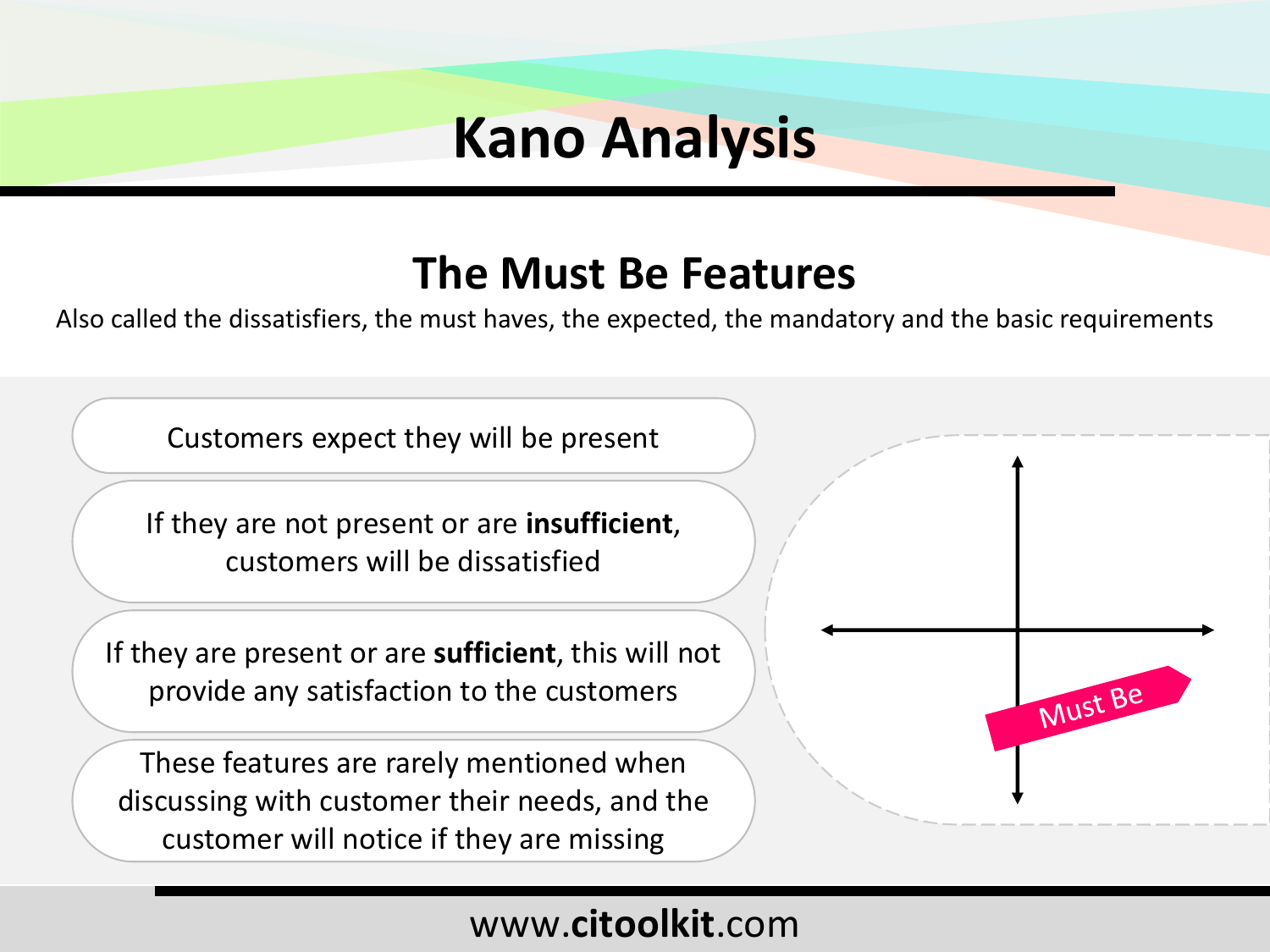### **The Must Be Features**

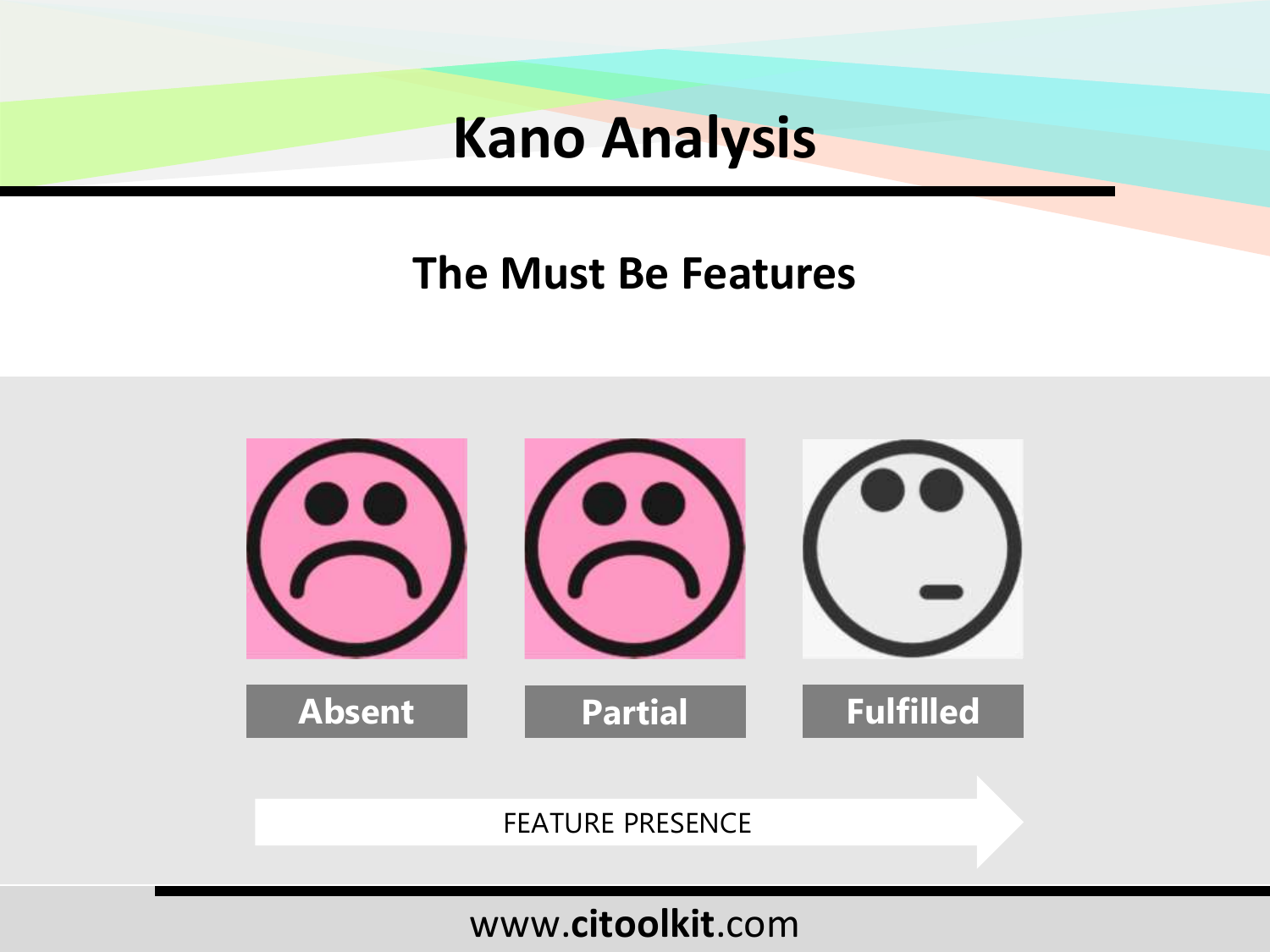### **The Must Be Features**

#### **Examples . . .**

A defect-free product

Timely and responsive customer service

The radio and the windshield of a car

Reliable car engine and brakes

The operating system in a PC

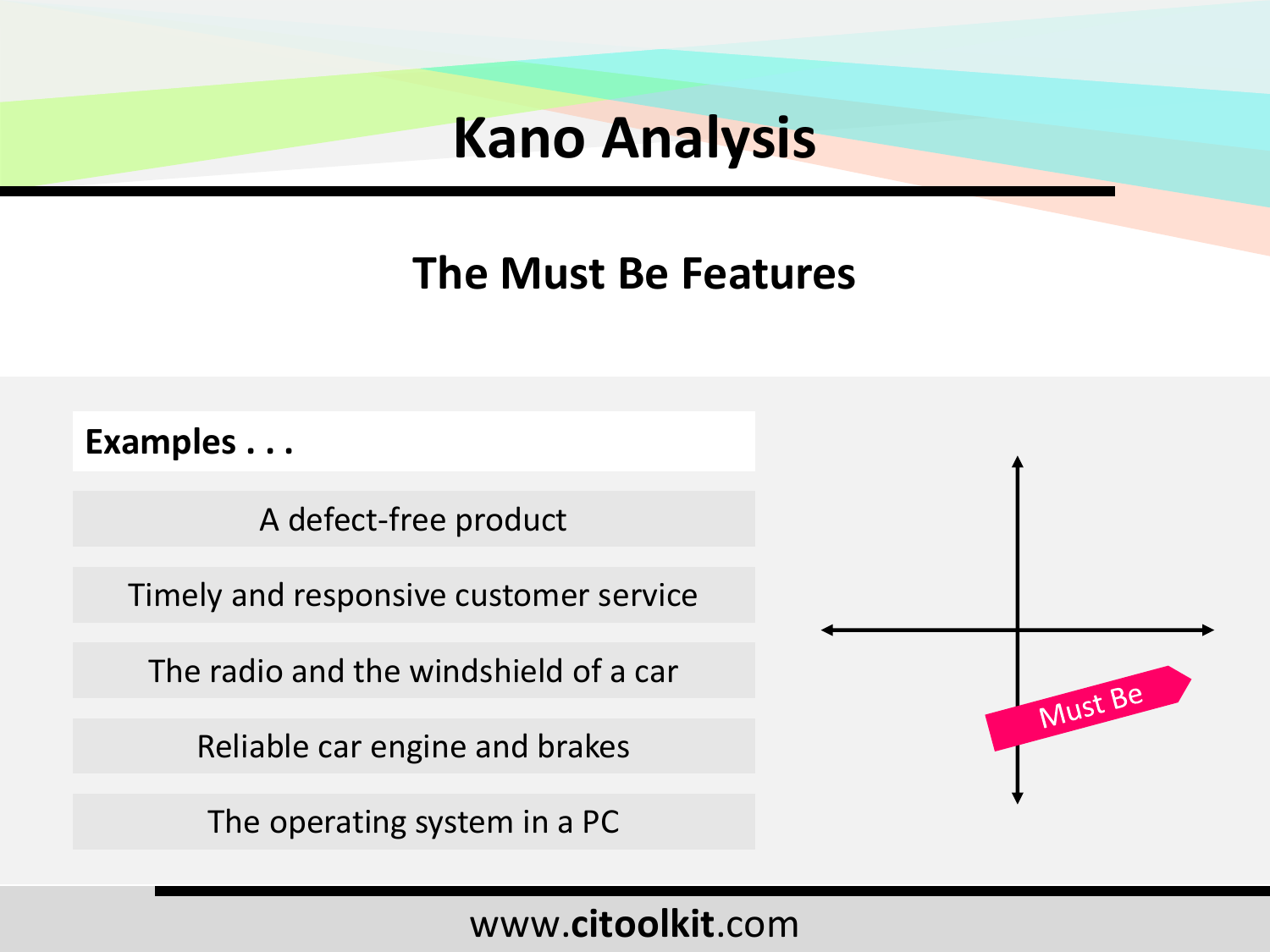### **The Satisfiers**

Also called the performance attributes, desired features, and the more is better requirements

These features result in satisfaction when fulfilled and dissatisfaction when not fulfilled

The better the performance is and the more efficient the service is, the more customers are satisfied

Customers will not appreciate the existence of these features

Companies often use these features to prioritize their improvement initiatives

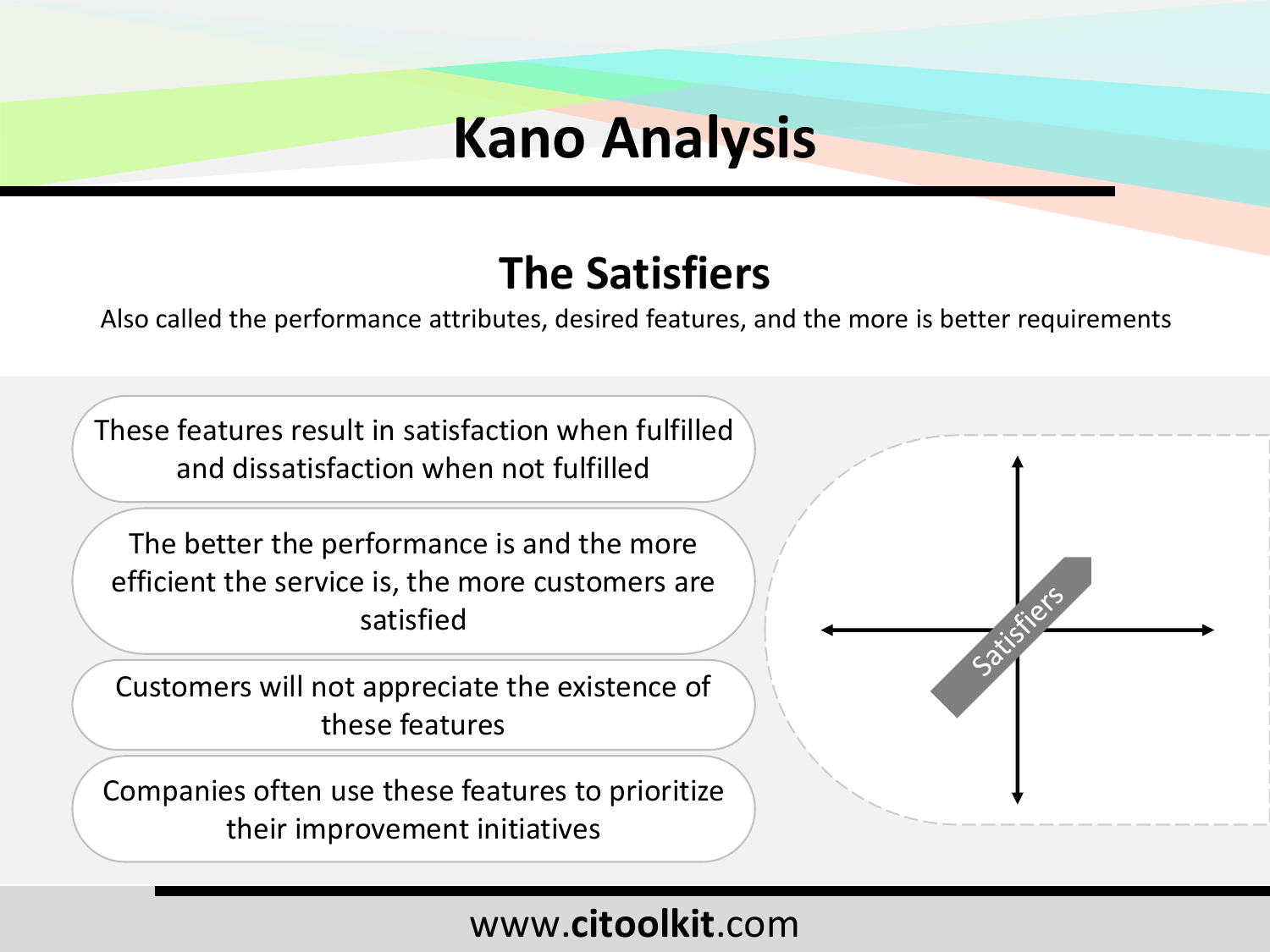### **The Satisfiers**

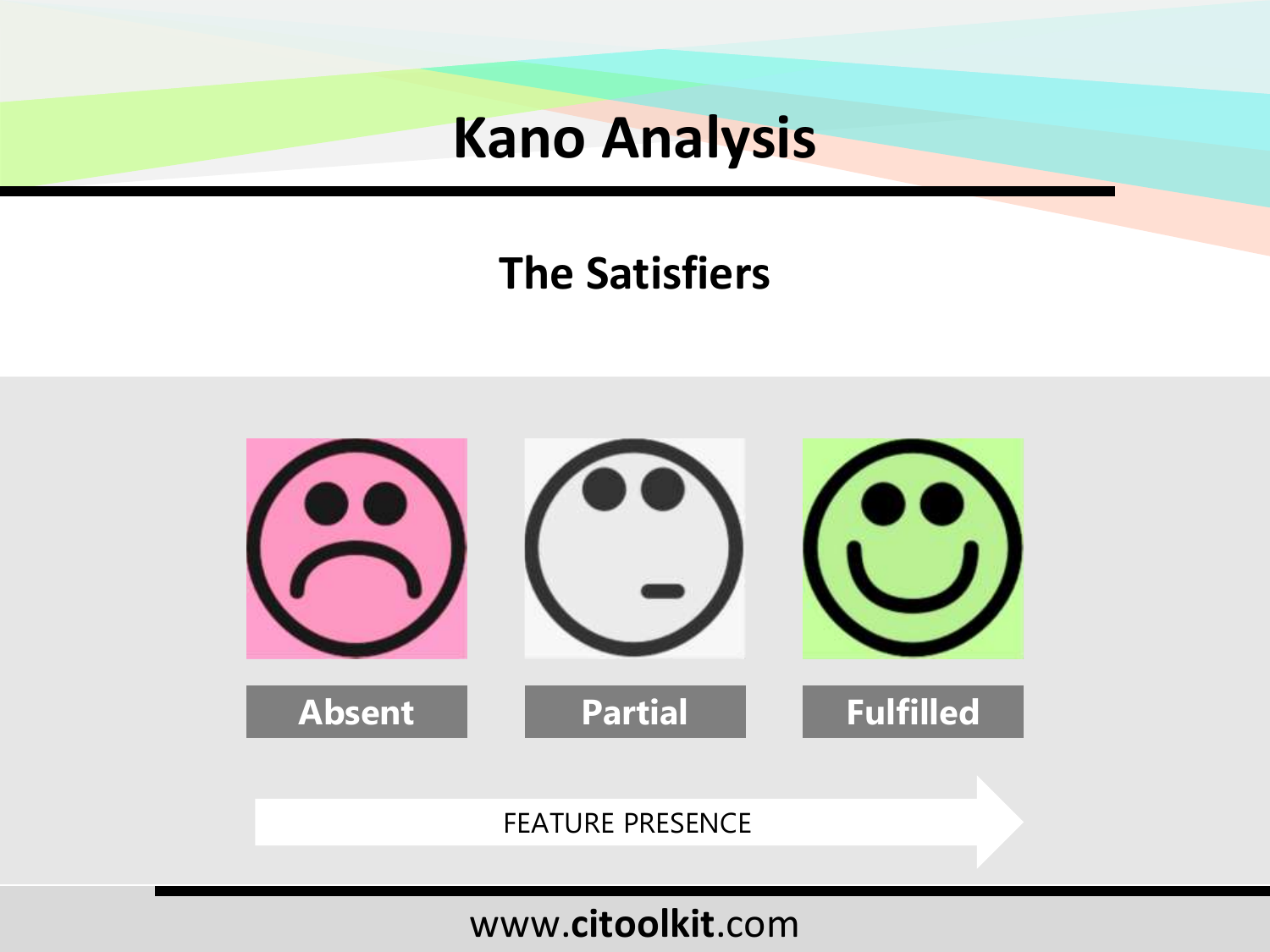### **The Satisfiers**

#### **Examples . . .**

The reduced amount of spoilage in a production line

The speed of answering a phone in a call center

The efficiency of the engine and fuel consumption

The warranty period of a specified product

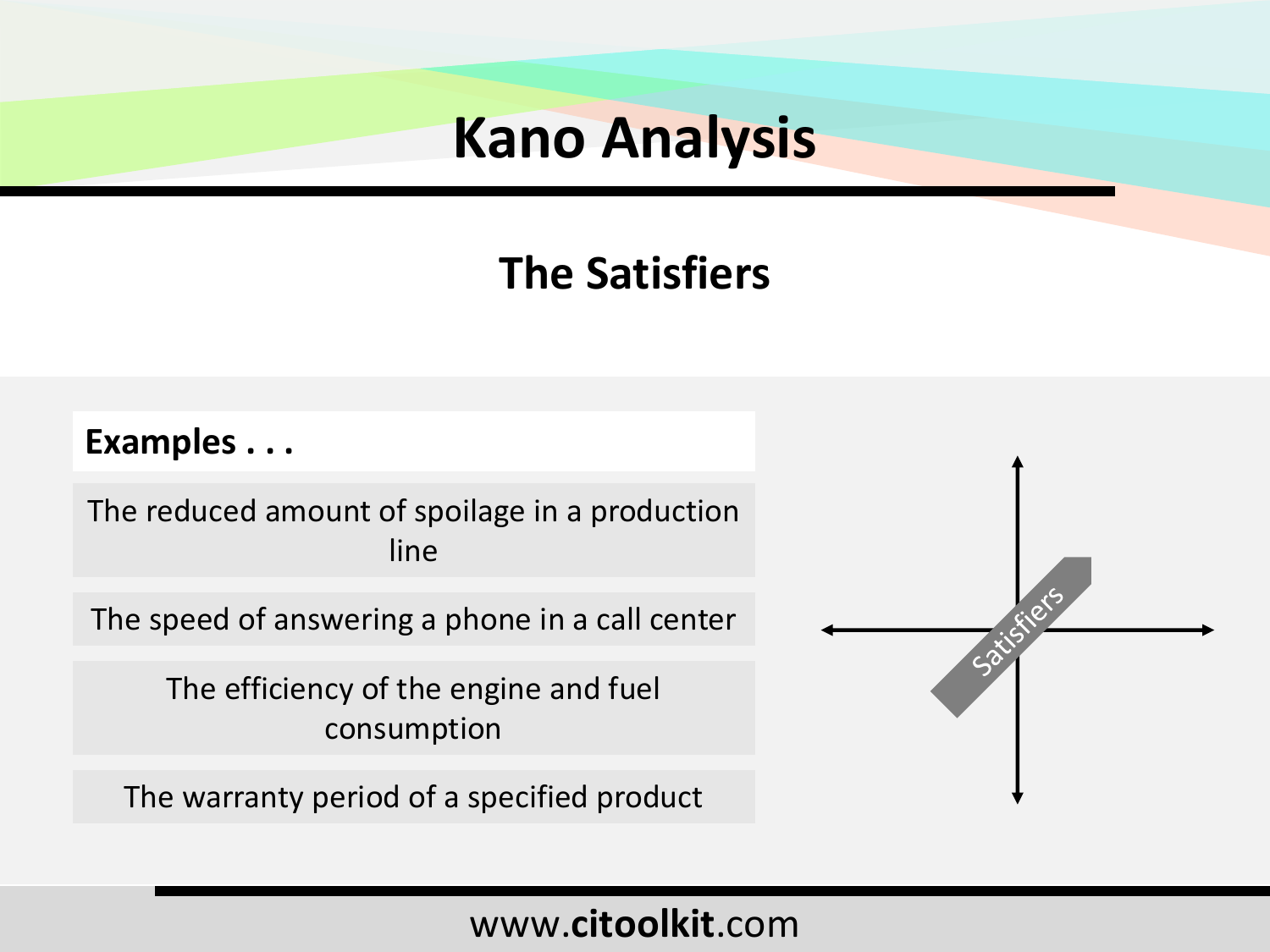### **The Delight Features**

Also called the delighters, exciters, attractive, and extra-ordinary features

Organizations should aim for giving customers more than what they expect

The fulfillment of the delight features will lead to high customer satisfaction

These are the features that distinguish your product or service

Often unexpected, unspoken, and provided to customers for no additional money

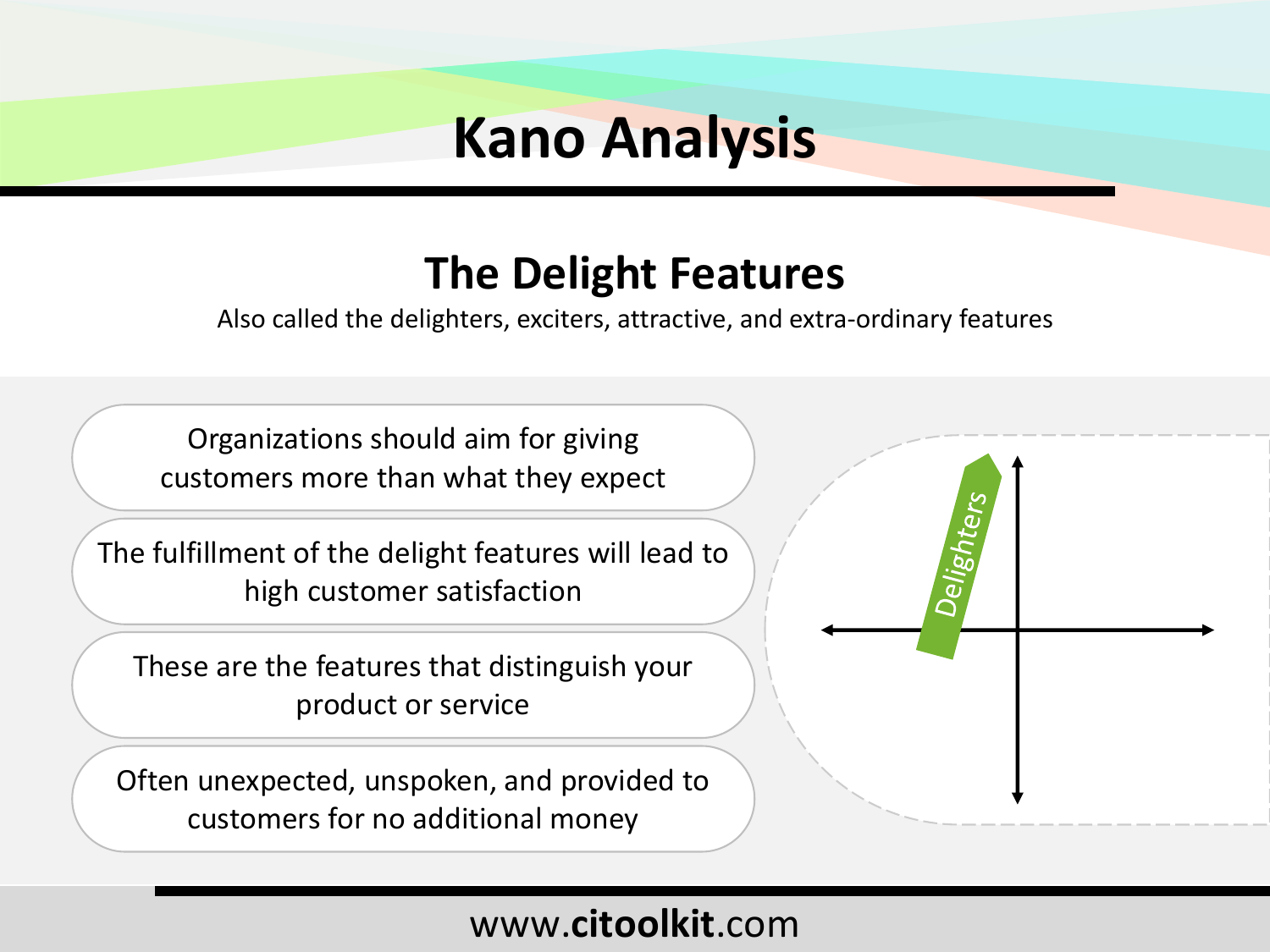### **The Delight Features**

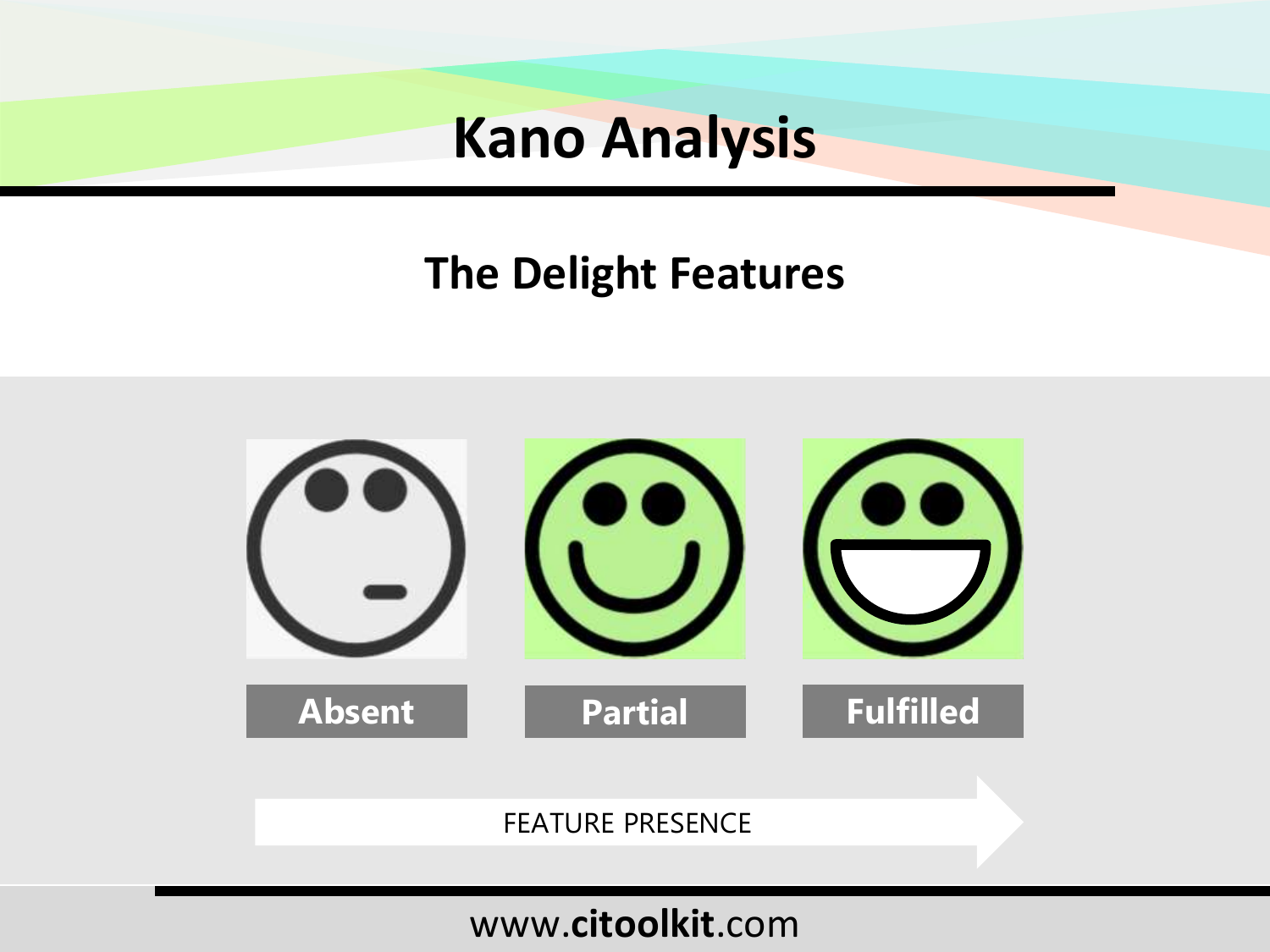### **The Delight Features**

#### **Examples . . .**

A basket full of fruit with no extra charge after having booked a room in a hotel

Getting a free mouse when purchasing a laptop and desktop

Having your car washed after being serviced

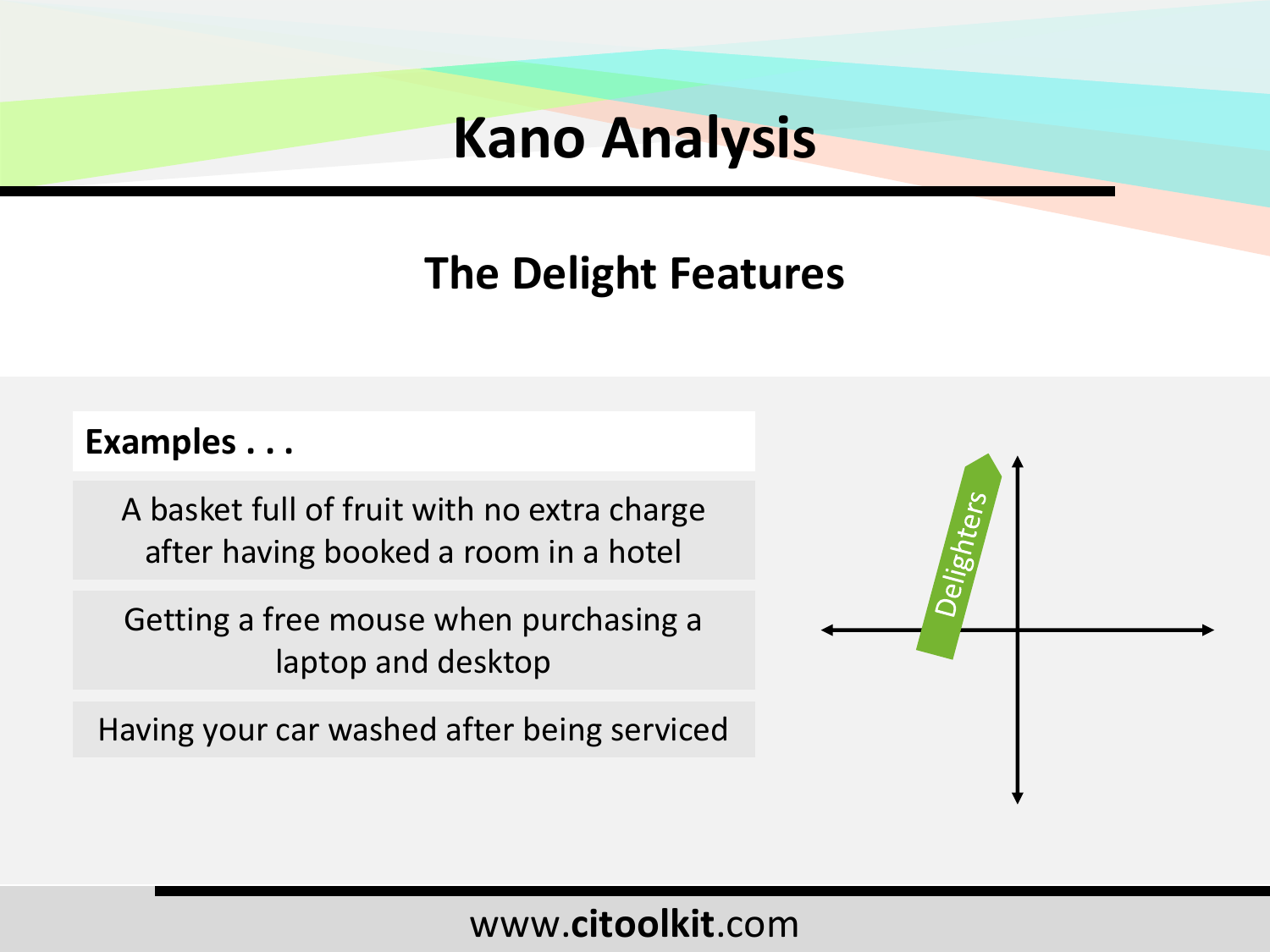### **Other Categories**

The **Basic** Features – *Must Be*

The **Performance** Features – *Satisfiers*

The **Excitement** Features – *Delighters*

The **Indifferent** Features

The **Reverse** Features

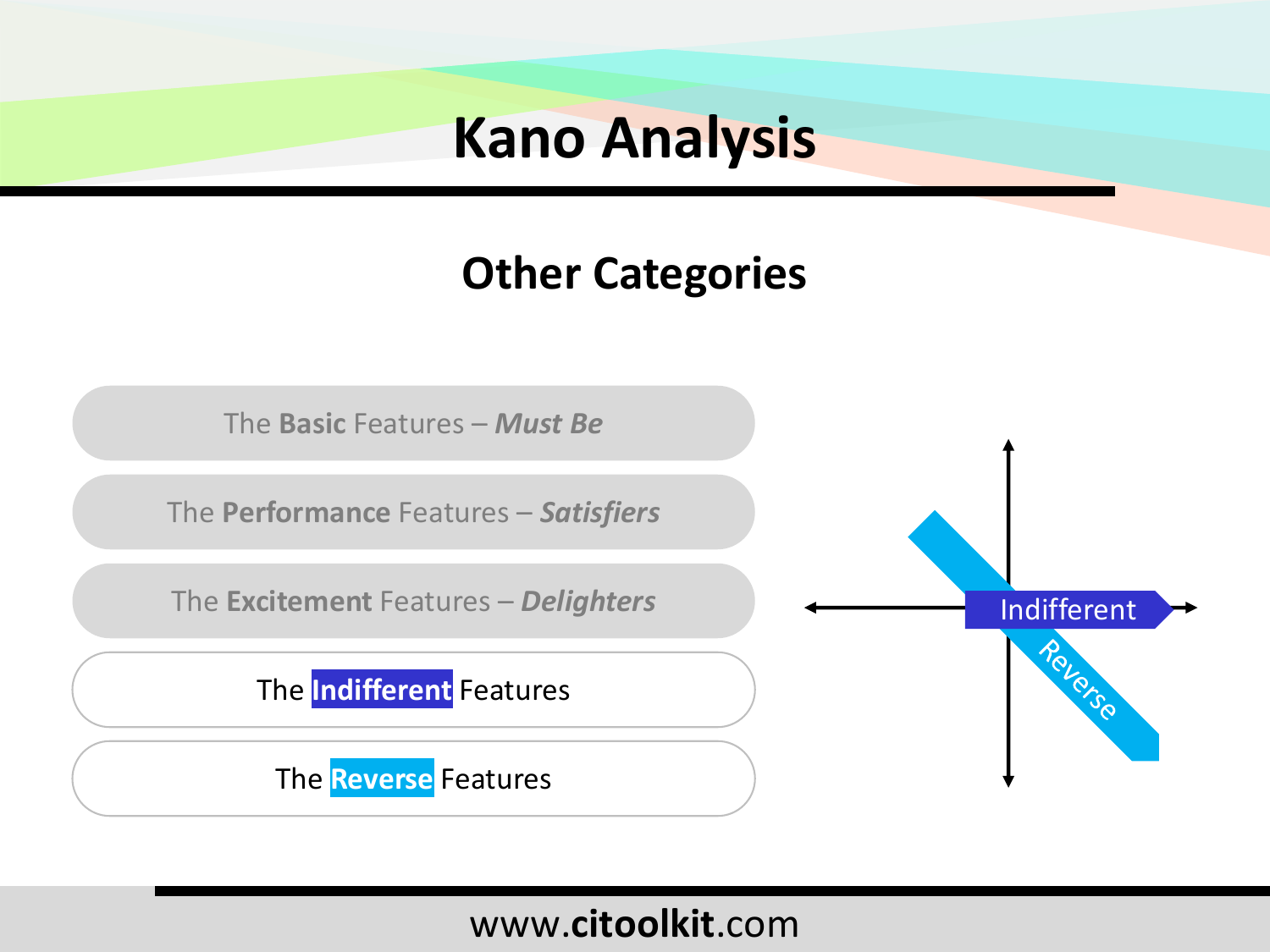### **The Reverse Features**

These are the features that bring dissatisfaction if they are present

Examples are some high-tech products or too many extra features that results in dissatisfaction to the majority of customers

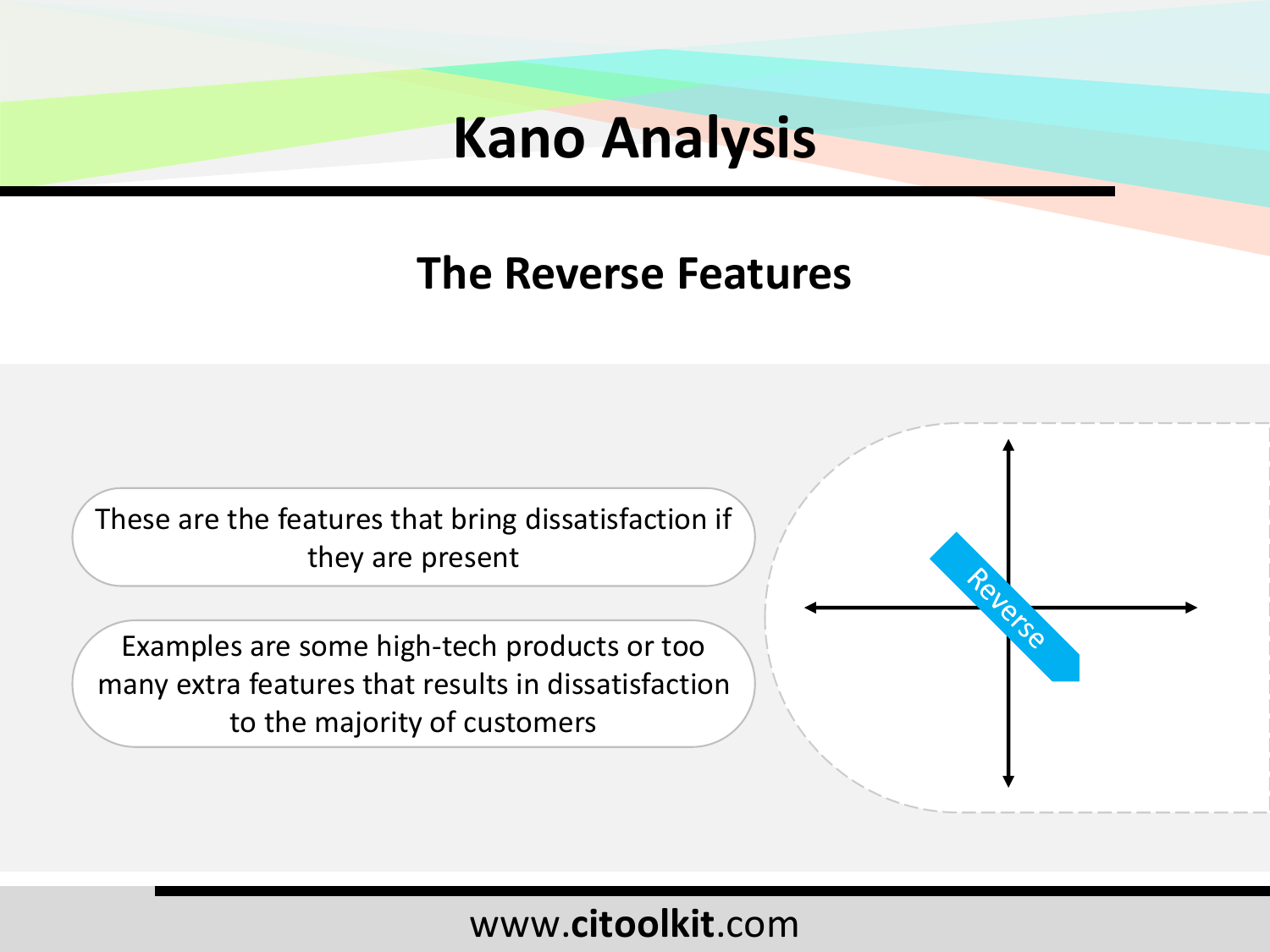### **The Indifferent Features**

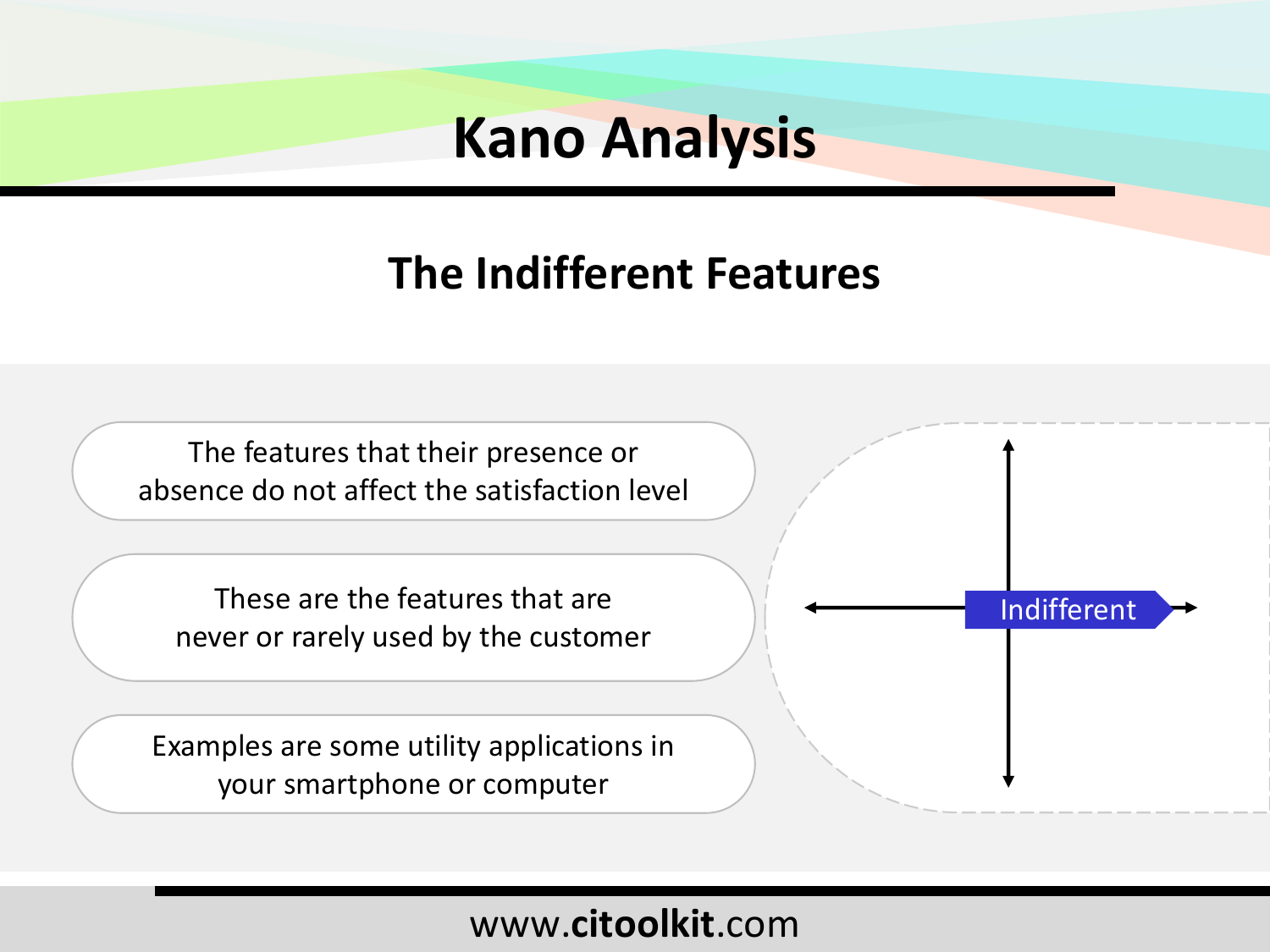### **Other Factors**

#### **The Indifferent Features**

#### **The Reverse Features**

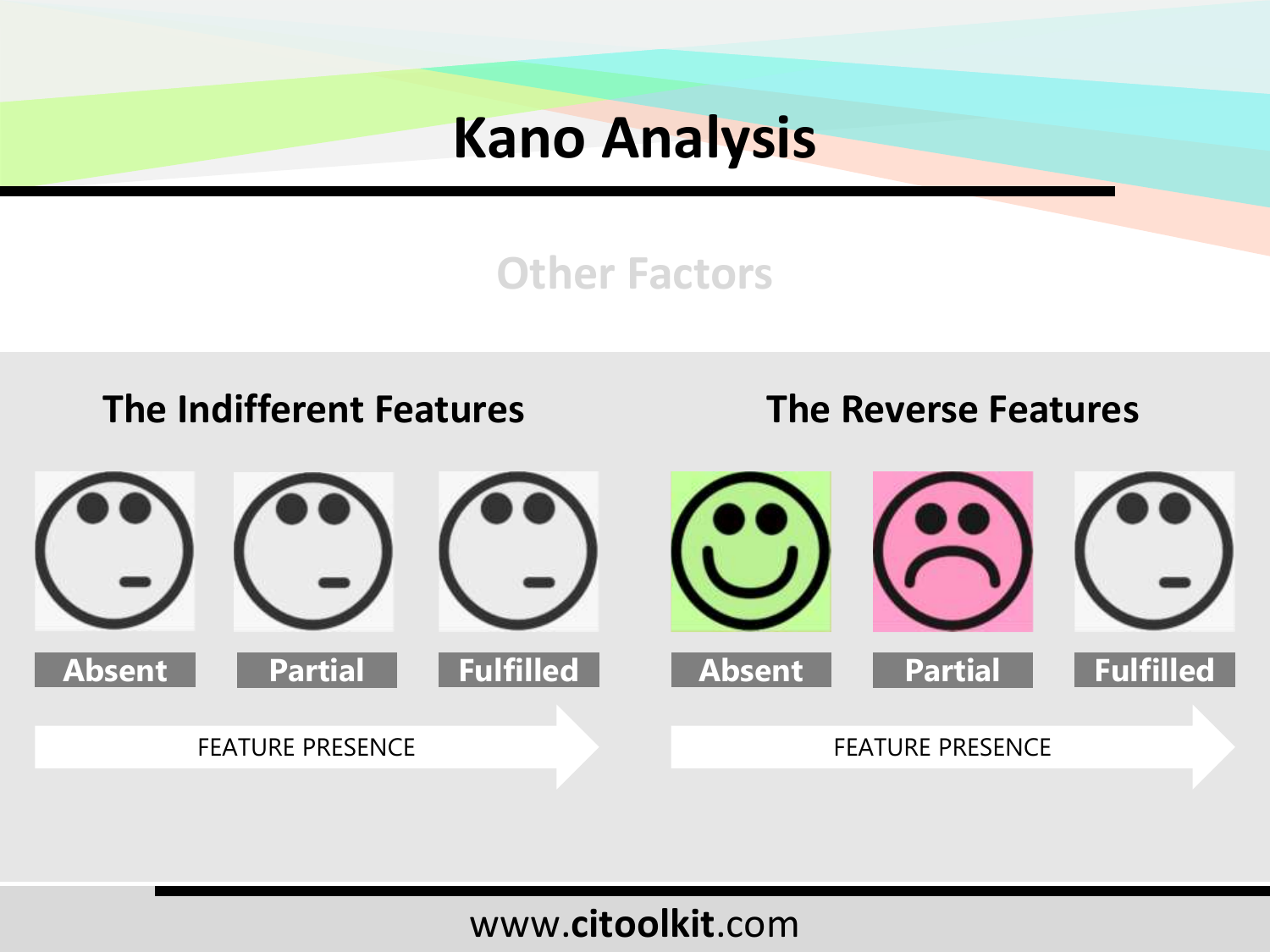### **Different Ways of Using the Kano Model**

You can use the Kano model to map and categorize the features of your products and services

You can use the Kano model to map and categorize the feedback of the customer

You can let customers to do the mapping in order to better understand the VOC





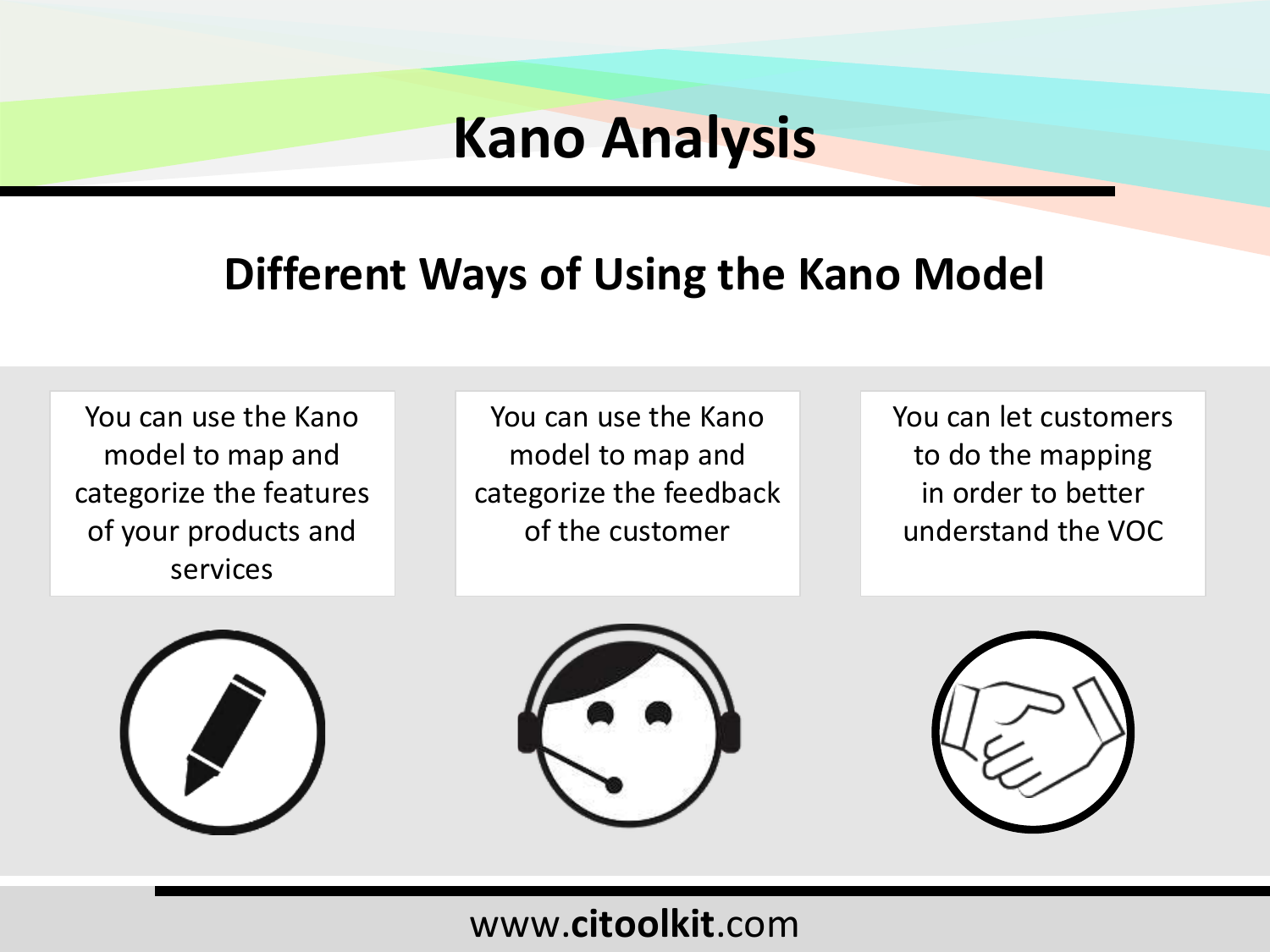### **Engage the Customer**

Get customers to do the mapping where possible

If you can't ask customers directly, brainstorm with the people who deal with customers (salespeople and customer service representatives)

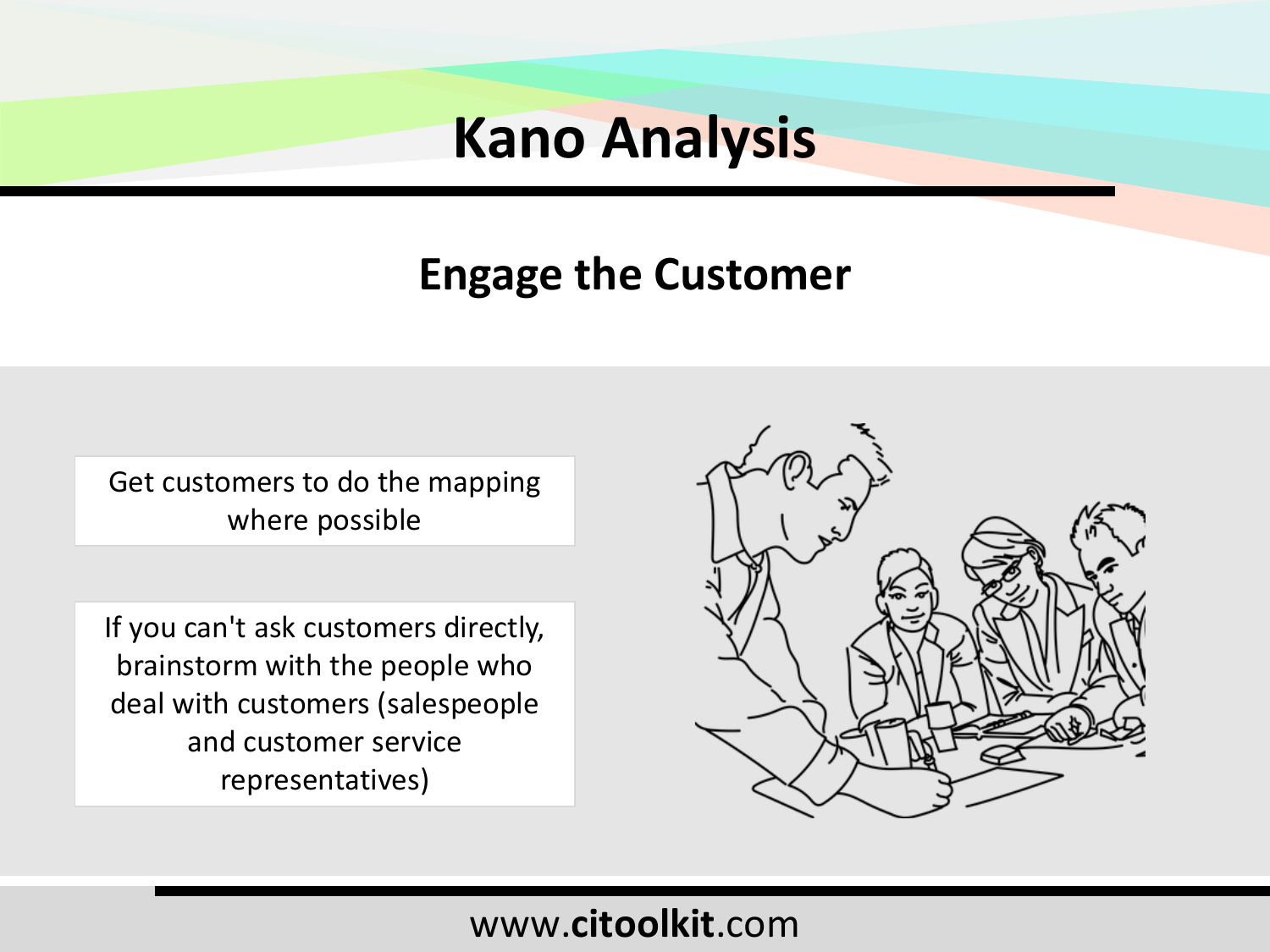### **How to Conduct a Kano Analysis**

With your team, define the **purpose** of the Kano analysis exercise

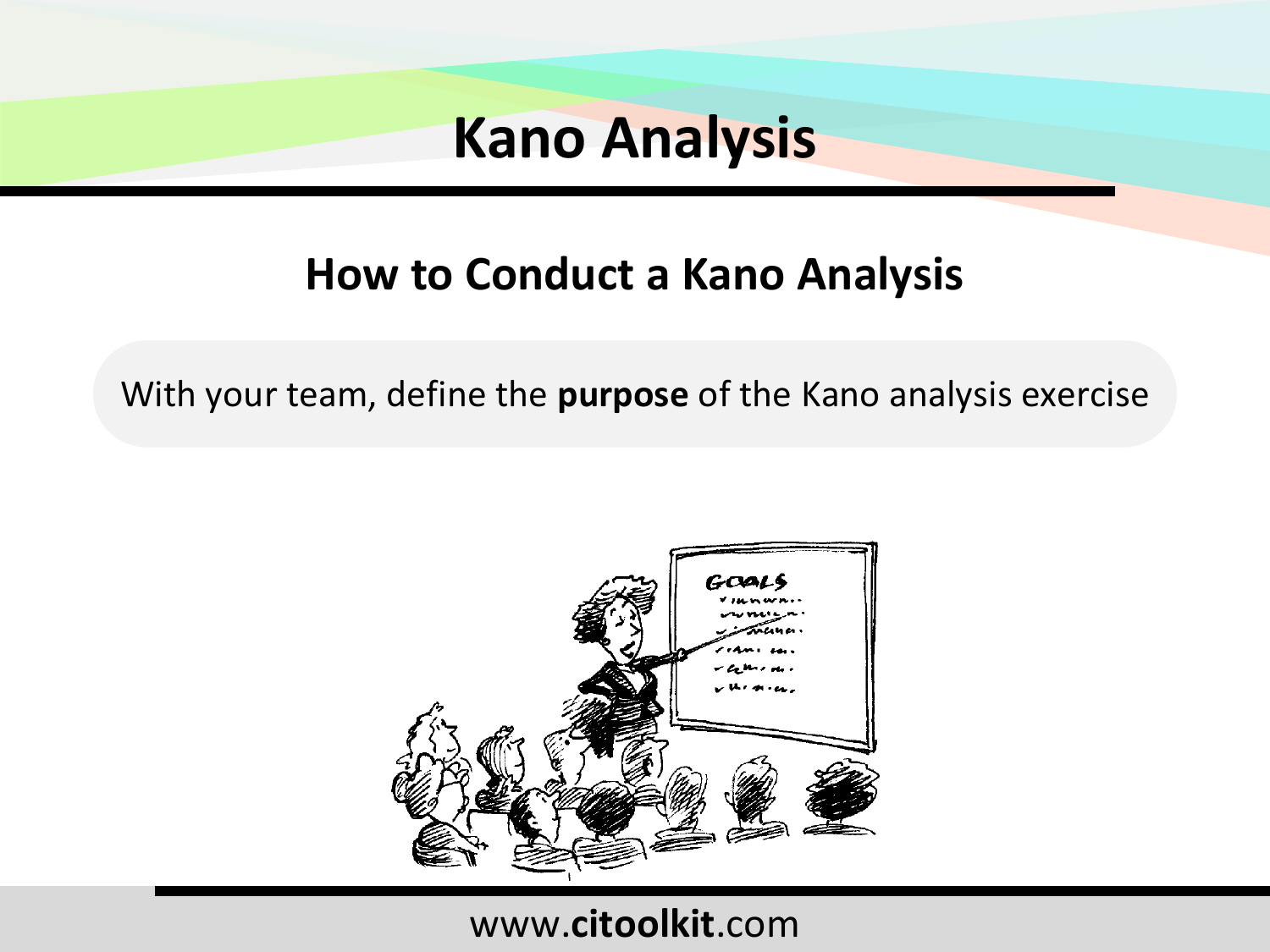### **How to Conduct a Kano Analysis**

#### **Brainstorm** all possible product or service features

Brainstorm everything that can be done to delight customers

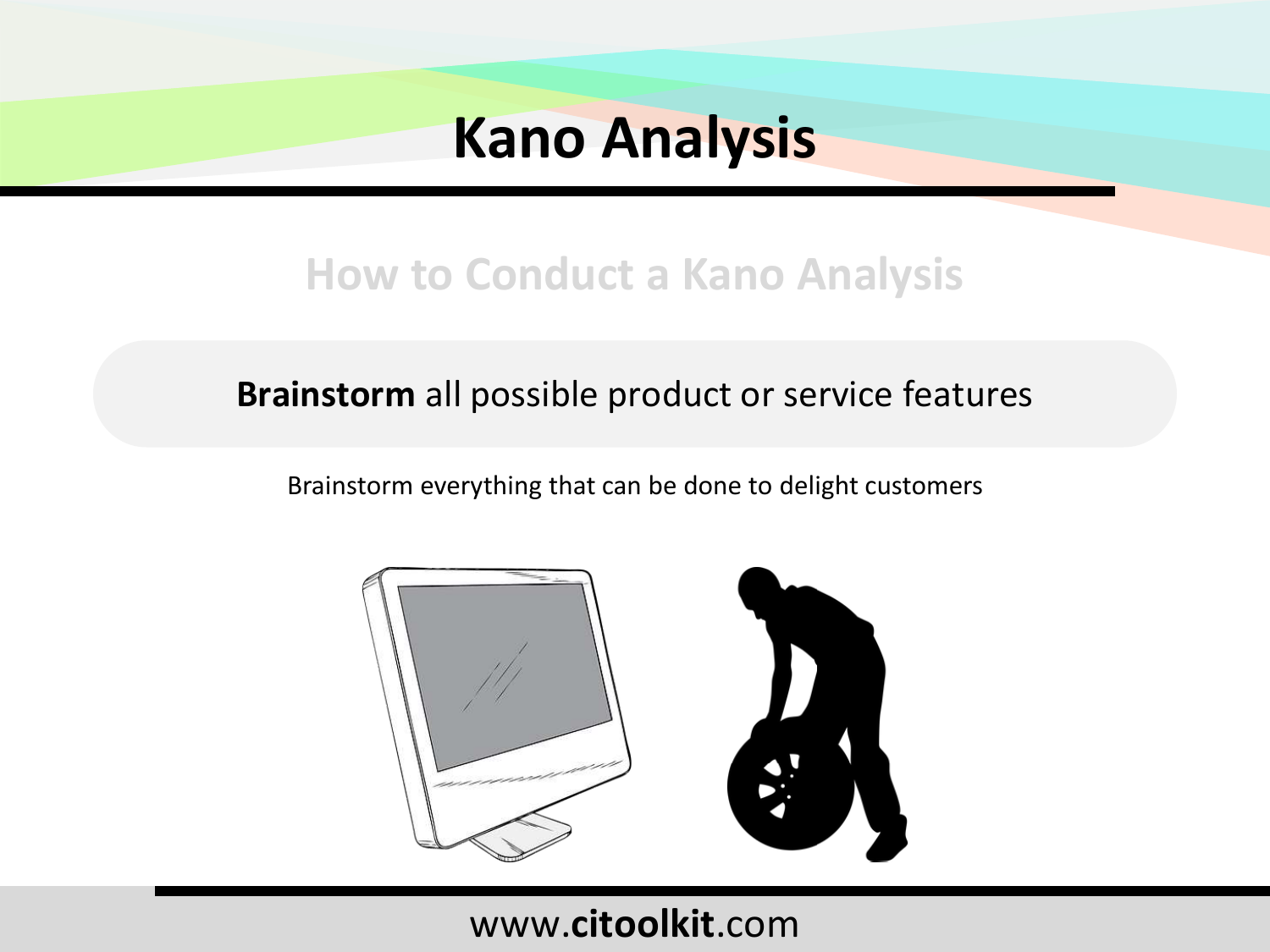### **How to Conduct a Kano Analysis**

**Classify** the collected features into the Kano categories

Get customers to do the classification where possible



|                          | Must be | Satisfiers | Delighters |
|--------------------------|---------|------------|------------|
| Product<br>or<br>Service |         |            |            |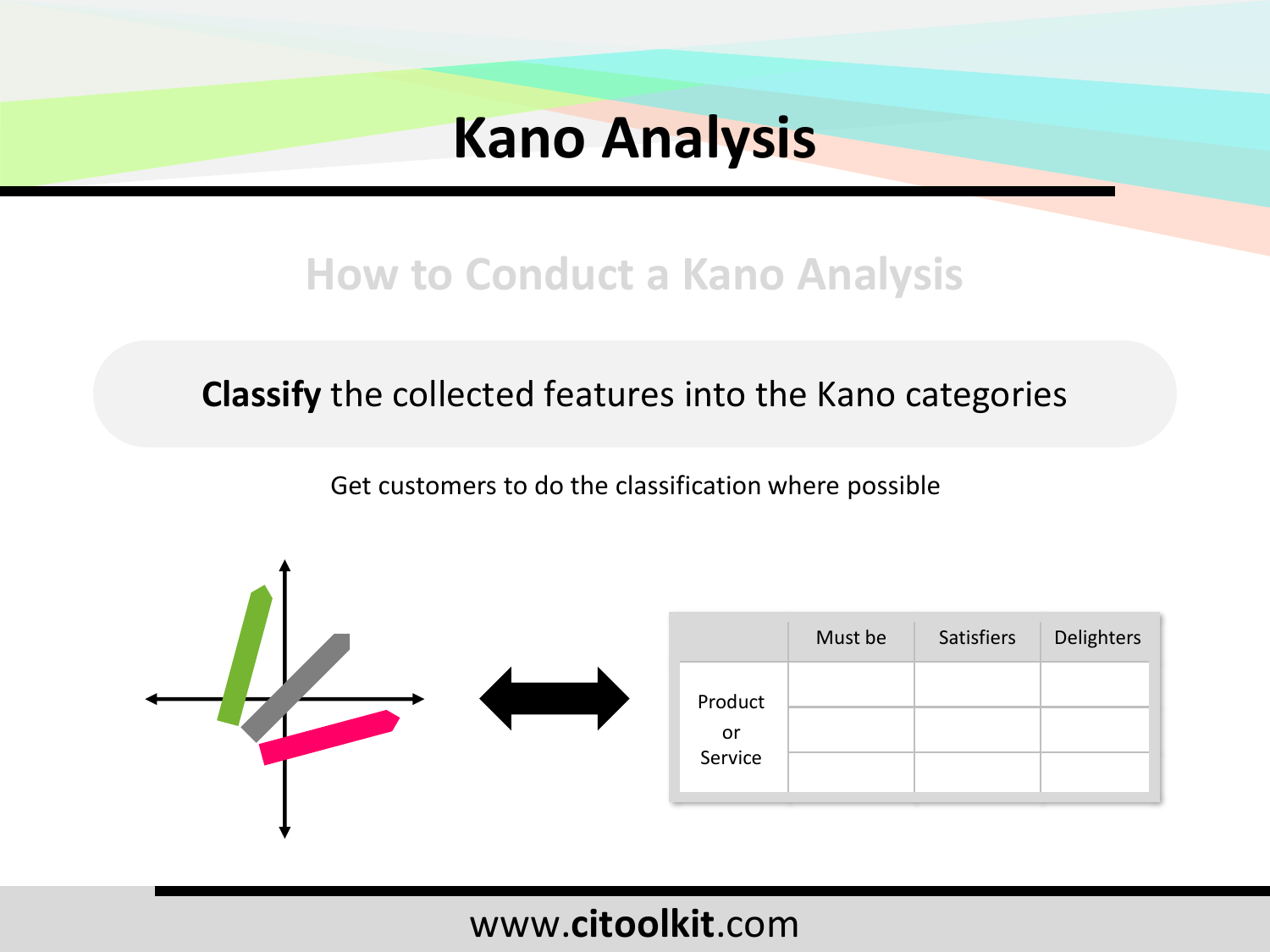### **How to Conduct a Kano Analysis**

#### Think of **ways** to improve customer satisfaction and retention

Ensure your have the basic features, ensure you provide the best performance possible, and ensure you provide delighters to your customers

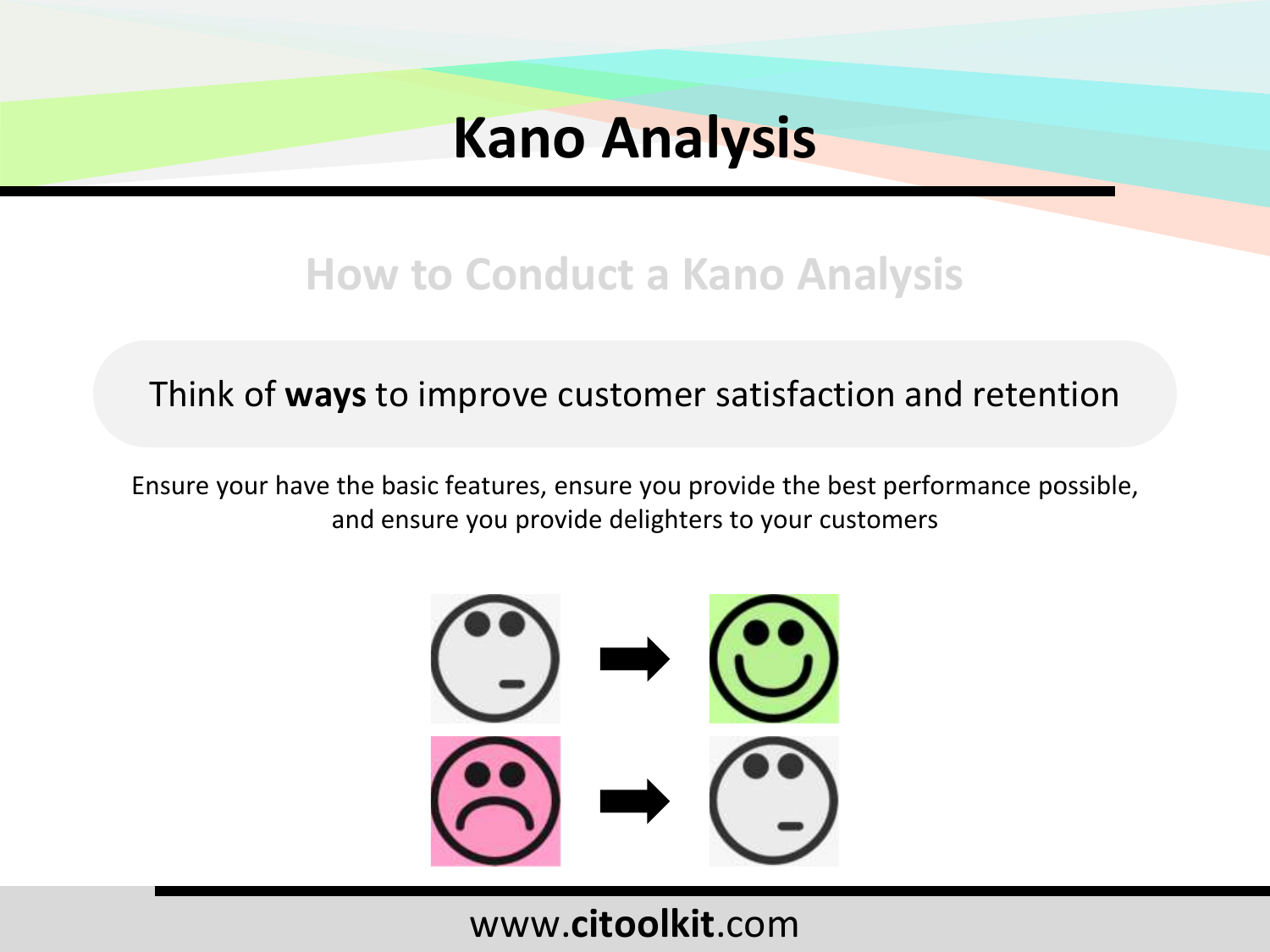### **How to Conduct a Kano Analysis**

#### Agree on the actions you need to take to improve the current situation

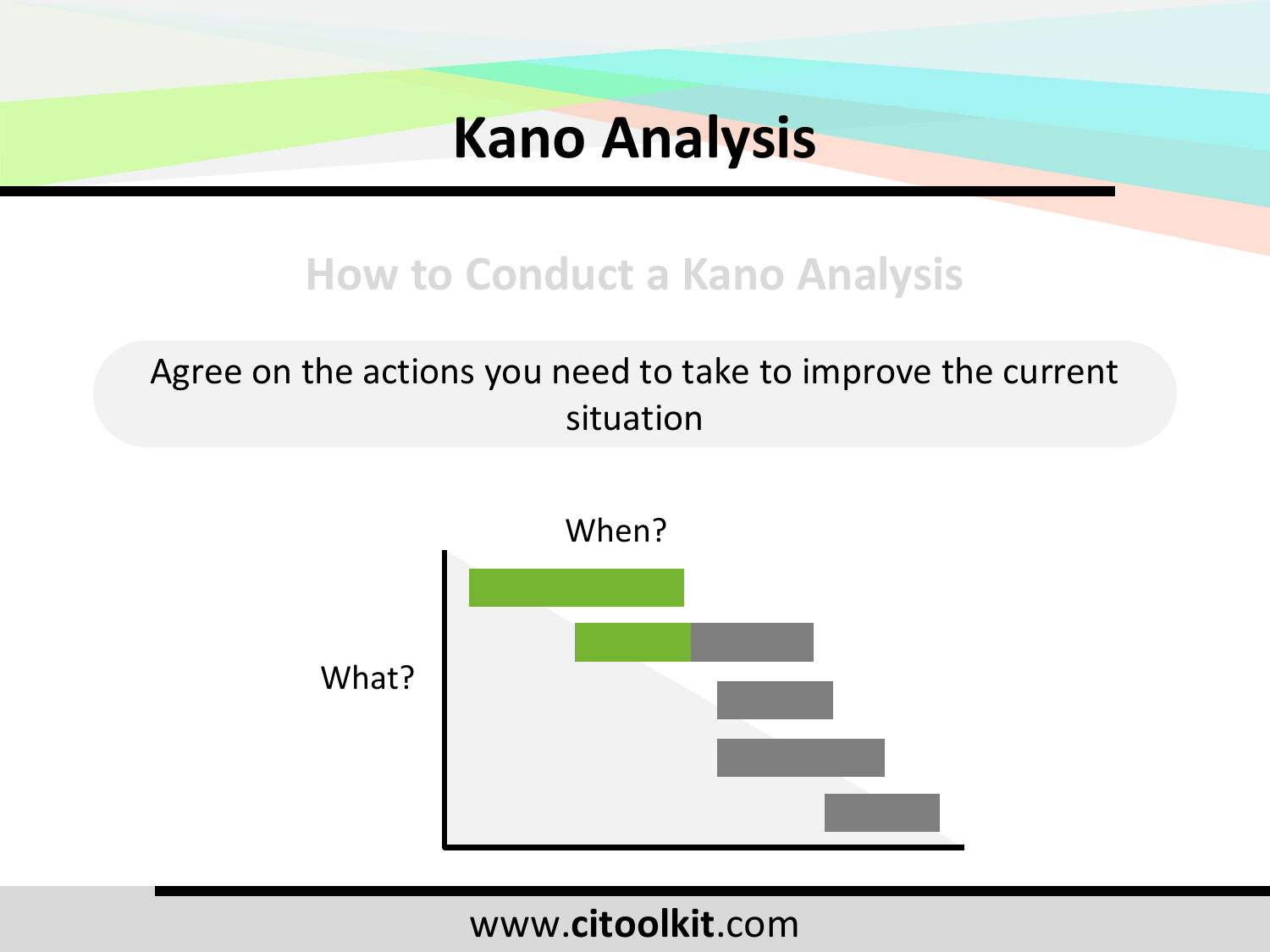## **Example –** The Application of the Kano Model for the Economy Class in an Airline Company

The team has brainstormed all possible service features and classified them into the main Kano groups

| Comfortable seats<br>Healthy food and<br>Various food<br>1.<br>$1_{\cdot}$<br>1.<br><b>Passenger Needs</b><br>drinks<br>Air-conditioned<br>options on the<br>2.<br>in Flight<br>Friendly and<br>cabin<br>2.<br>menu<br>Modern and clean<br>proactive cabin<br>3.<br>2.                                            | Must be | <b>Satisfiers</b> | <b>Delighters</b>                                                                                         |
|-------------------------------------------------------------------------------------------------------------------------------------------------------------------------------------------------------------------------------------------------------------------------------------------------------------------|---------|-------------------|-----------------------------------------------------------------------------------------------------------|
|                                                                                                                                                                                                                                                                                                                   |         |                   |                                                                                                           |
| Diversity of<br>Accurate and clear<br>items<br>4.<br>3.<br>newspapers and<br>Ability to speak<br>3.<br>announcements<br>Clear safety<br>5.<br>magazines<br>instructions<br>Entertainment of<br>4.<br>4.<br>Pleasant music<br>personal choice<br>6.<br>board<br>Large overhead<br>5.<br>5.<br>baggage bins<br>care | toilets | crew              | Provision of gifts<br>and complimentary<br>foreign languages<br>Internet service on<br>Special individual |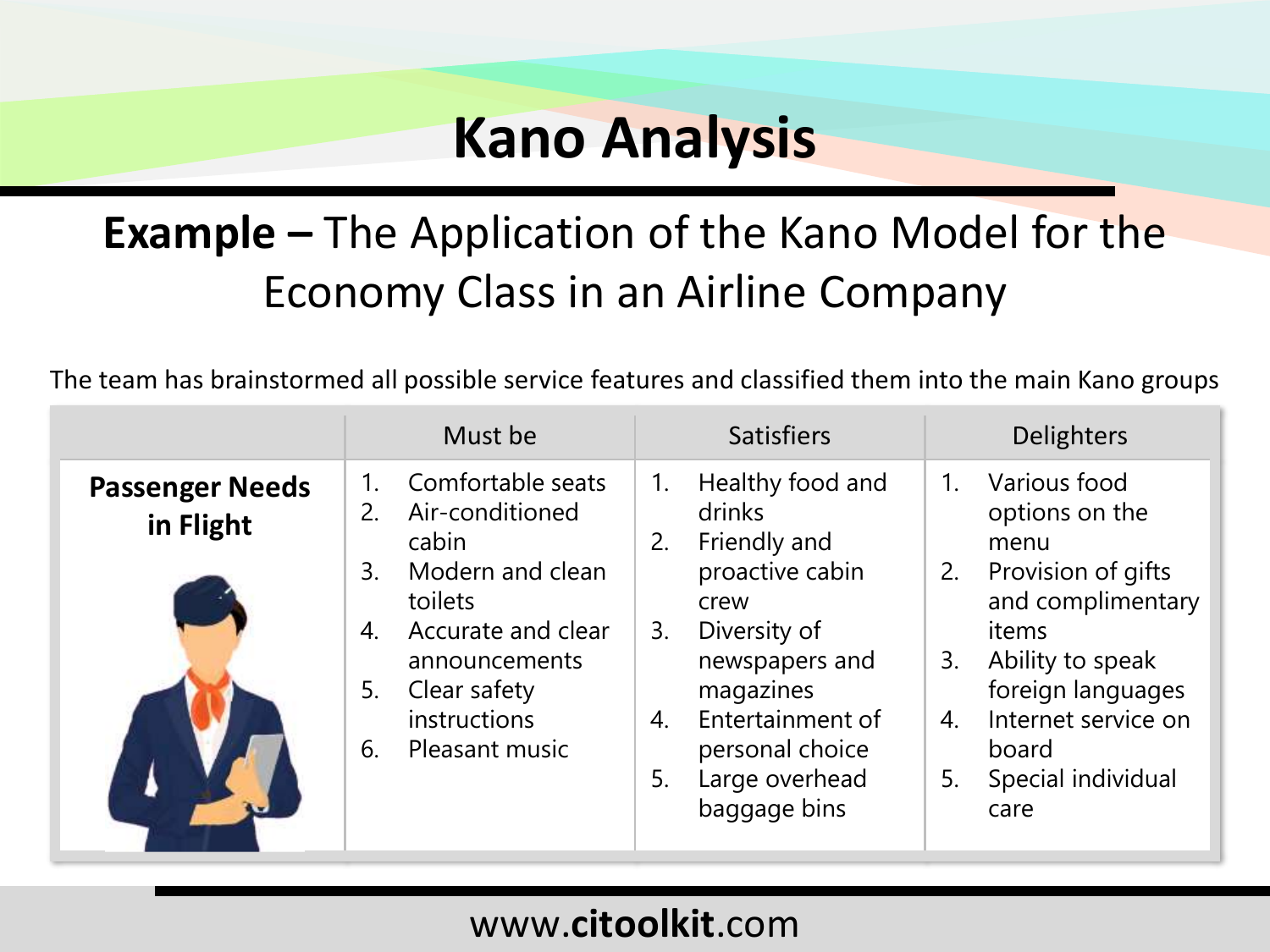### **Example –** The Application of the Kano Model for the Economy Class in an Airline Company

The team has added the customer satisfaction information based on previously conducted surveys

|                                        | Must be                             |     | <b>Satisfiers</b>                    |     | <b>Delighters</b>                             |     |
|----------------------------------------|-------------------------------------|-----|--------------------------------------|-----|-----------------------------------------------|-----|
| Passenger<br><b>Needs</b><br>in Flight | Comfortable seats                   | 55% | Healthy food and<br>drinks           | 70% | Various food options<br>on the menu           | 50% |
|                                        | Air-conditioned<br>cabin            | 30% | Friendly and<br>proactive cabin crew | 40% | Provision of gifts and<br>complimentary items | 10% |
|                                        | Modern and clean<br>toilets         | 90% | Diversity of<br>newspapers & mags    | 25% | Ability to speak<br>foreign languages         | 90% |
|                                        | Accurate and clear<br>announcements | 80% | Entertainment of<br>personal choice  | 85% | Internet service on<br>board                  | 40% |
|                                        | Clear safety<br>instructions        | 70% | Large overhead<br>baggage bins       | 30% | Special individual<br>care                    | 75% |
|                                        | Pleasant music                      | 90% |                                      |     |                                               |     |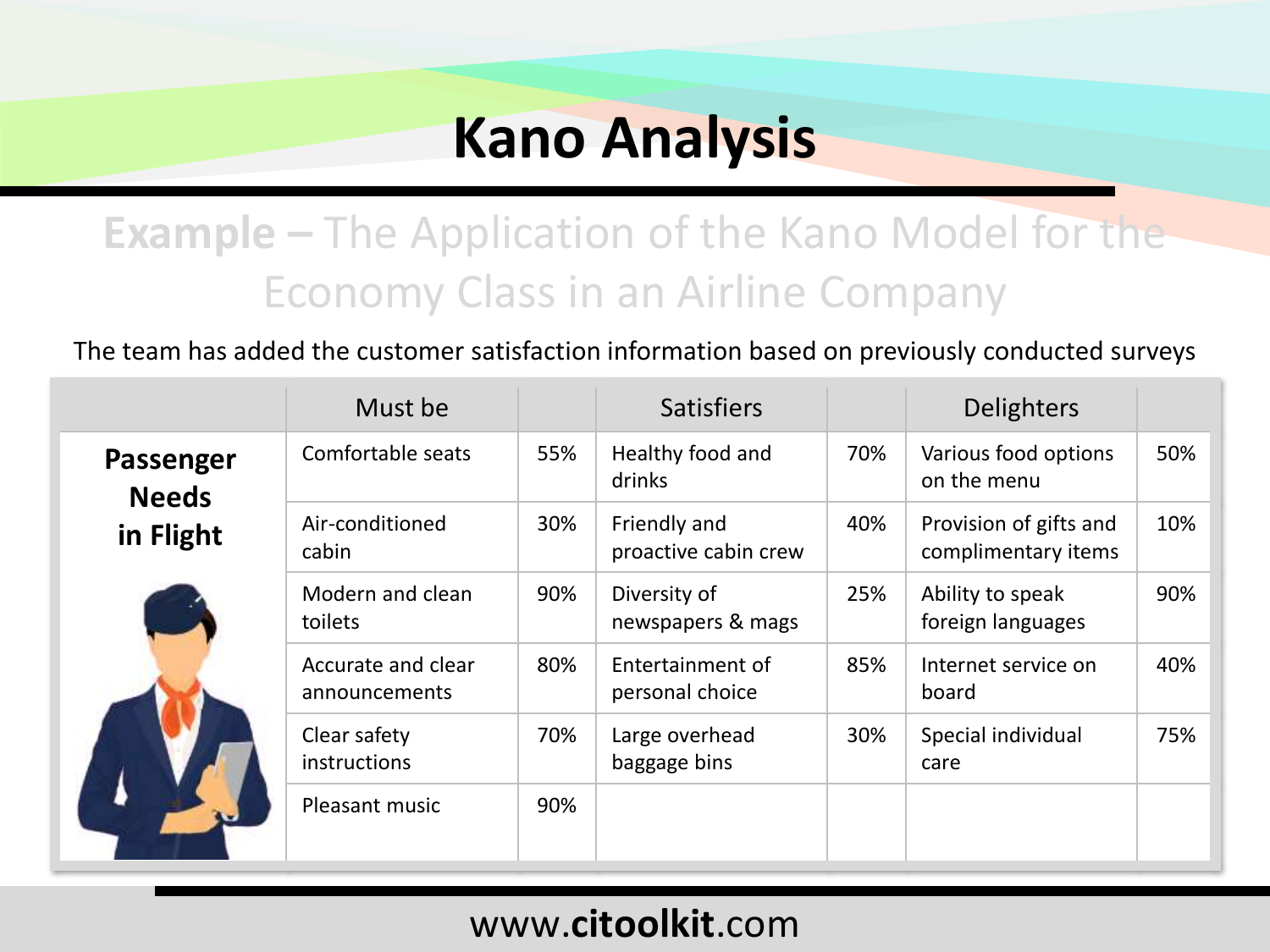## **Example –** The Application of the Kano Model for the Economy Class in an Airline Company

#### Customer satisfaction data was collected from the customer service representatives

|                           | Must be                             |                                             | <b>Satisfiers</b>                    |                                                    | <b>Delighters</b>                             |                                |
|---------------------------|-------------------------------------|---------------------------------------------|--------------------------------------|----------------------------------------------------|-----------------------------------------------|--------------------------------|
| Passenger<br><b>Needs</b> | Comfortable seats                   | $\overline{\mathbf{v}}$<br>$\sim$           | Healthy food and<br>drinks           | $\sim$<br>$\overline{\smile}$                      | Various food options<br>on the menu           | $\bullet\bullet$               |
| in Flight                 | Air-conditioned<br>cabin            | $\bullet\bullet$<br>$\widehat{\phantom{m}}$ | Friendly and<br>proactive cabin crew | $\bullet\bullet$                                   | Provision of gifts and<br>complimentary items | $\bullet\bullet$               |
|                           | Modern and clean<br>toilets         | $\bullet\bullet$                            | Diversity of<br>newspapers & mags    | $\overline{\mathbf{v}}$<br>$\widehat{\phantom{m}}$ | Ability to speak<br>foreign languages         | $\sim$<br>$\ddot{\phantom{0}}$ |
|                           | Accurate and clear<br>announcements | $\bullet\bullet$<br>$\qquad \qquad$         | Entertainment of<br>personal choice  | $\sim$<br>$\overline{\smile}$                      | Internet service on<br>board                  | $\bullet \bullet$              |
|                           | Clear safety<br>instructions        | $\bullet\bullet$<br>$\rightarrow$           | Large overhead<br>baggage bins       | $\overline{\mathbf{v}}$<br>$\widehat{\phantom{m}}$ | Special individual<br>care                    | $\sim$<br>$\overline{\smile}$  |
|                           | Pleasant music                      | $\bullet\bullet$<br>٠                       |                                      |                                                    |                                               |                                |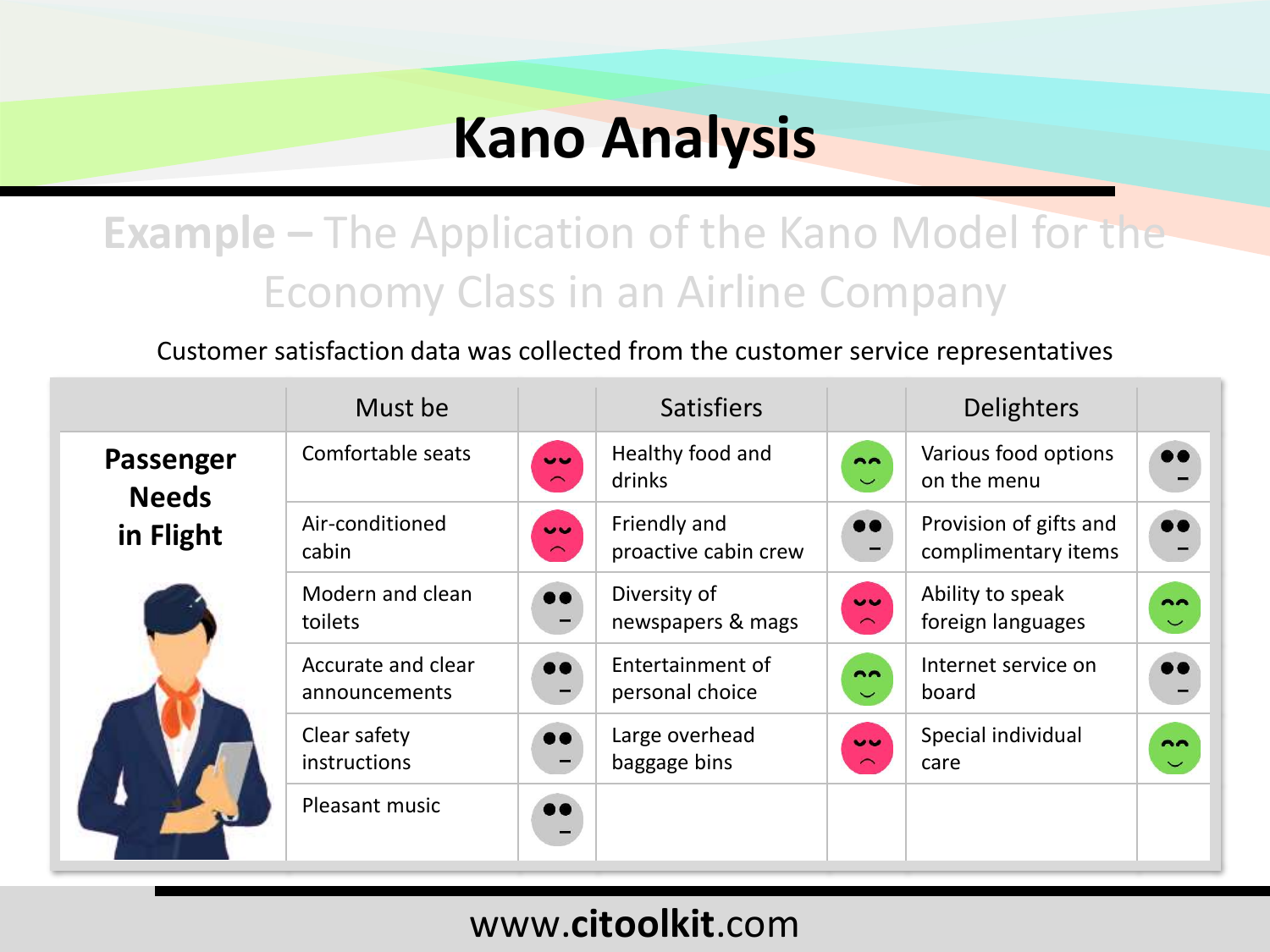**Example –** The Application of the Kano Model for the Economy Class in an Airline Company



#### **MUST BE**

- Comfortable seats
- Air-conditioned cabin
- Modern and clean toilets
	- Accurate and clear announcements

#### **SATISFIERS**

- Healthy food and drinks
- Friendly and proactive cabin crew
- Diversity of newspapers and mags
- Entertainment of personal choice

#### **DELIGHTERS**

- Various food options on the menu
- Provision of complementary items
- Ability to speak foreign languages
- Internet service on board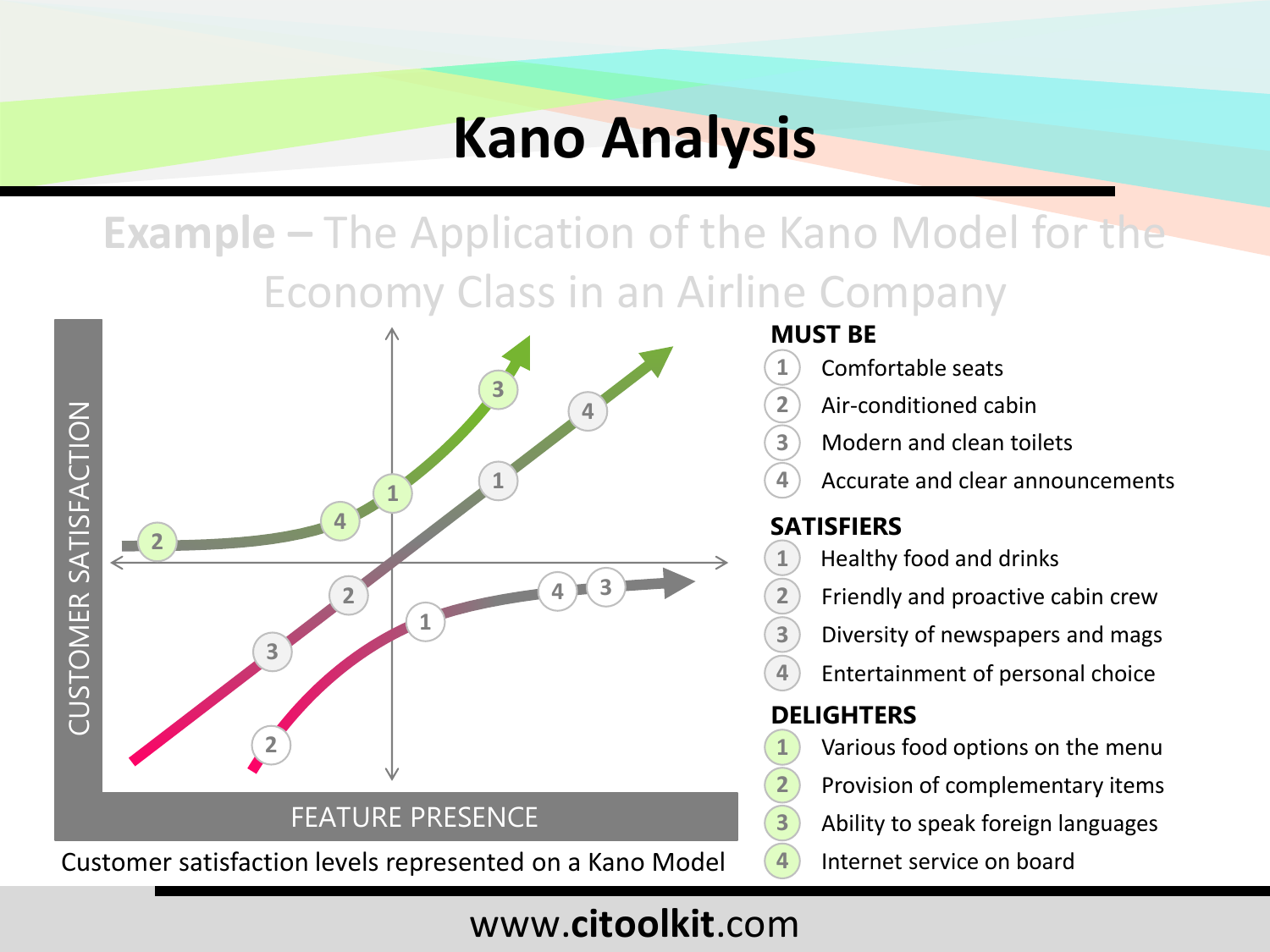### **Further Information**

Each Kano model (and for each product or service) should be kept and **saved** with the specific date, decisions, and notes

|                                              | <b>Must be</b>                     | <b>Satisfiers</b>                        | <b>Delighters</b>                       |
|----------------------------------------------|------------------------------------|------------------------------------------|-----------------------------------------|
| Product A                                    | .<br>2.<br>.<br>3.<br>.<br>4.<br>. | 1.<br>.<br>2.<br>.<br>3.<br>.<br>4.<br>. | .<br>3.<br>$\ldots \ldots \ldots$<br>4. |
| Product B                                    |                                    |                                          |                                         |
| Service A                                    |                                    |                                          |                                         |
| The process output you are trying to improve |                                    |                                          |                                         |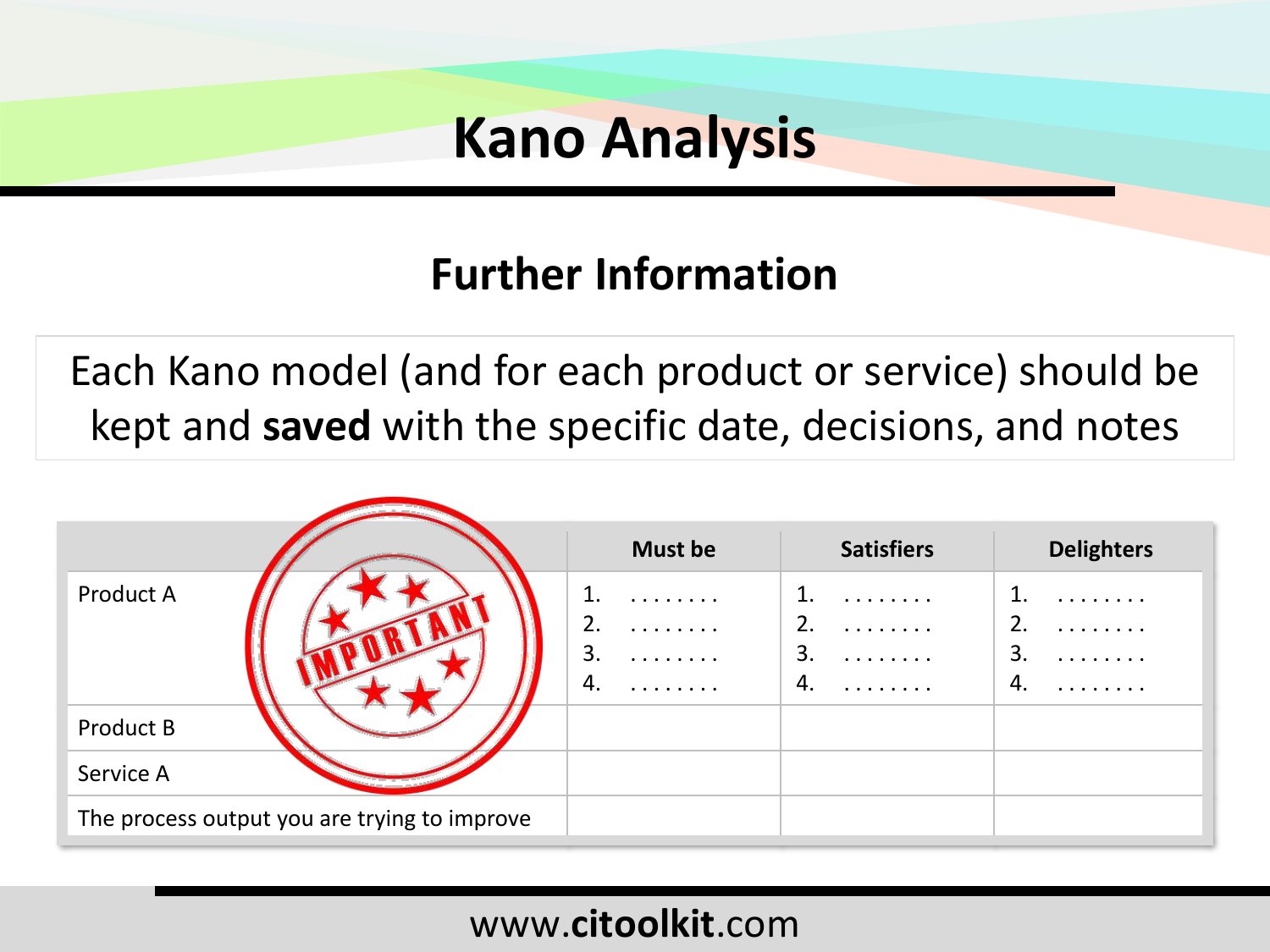### **Further Information**

The outcome of a Kano exercise can be used as an input into the **Quality Function Deployment** matrix to clarify relationship between customer needs and technical requirements

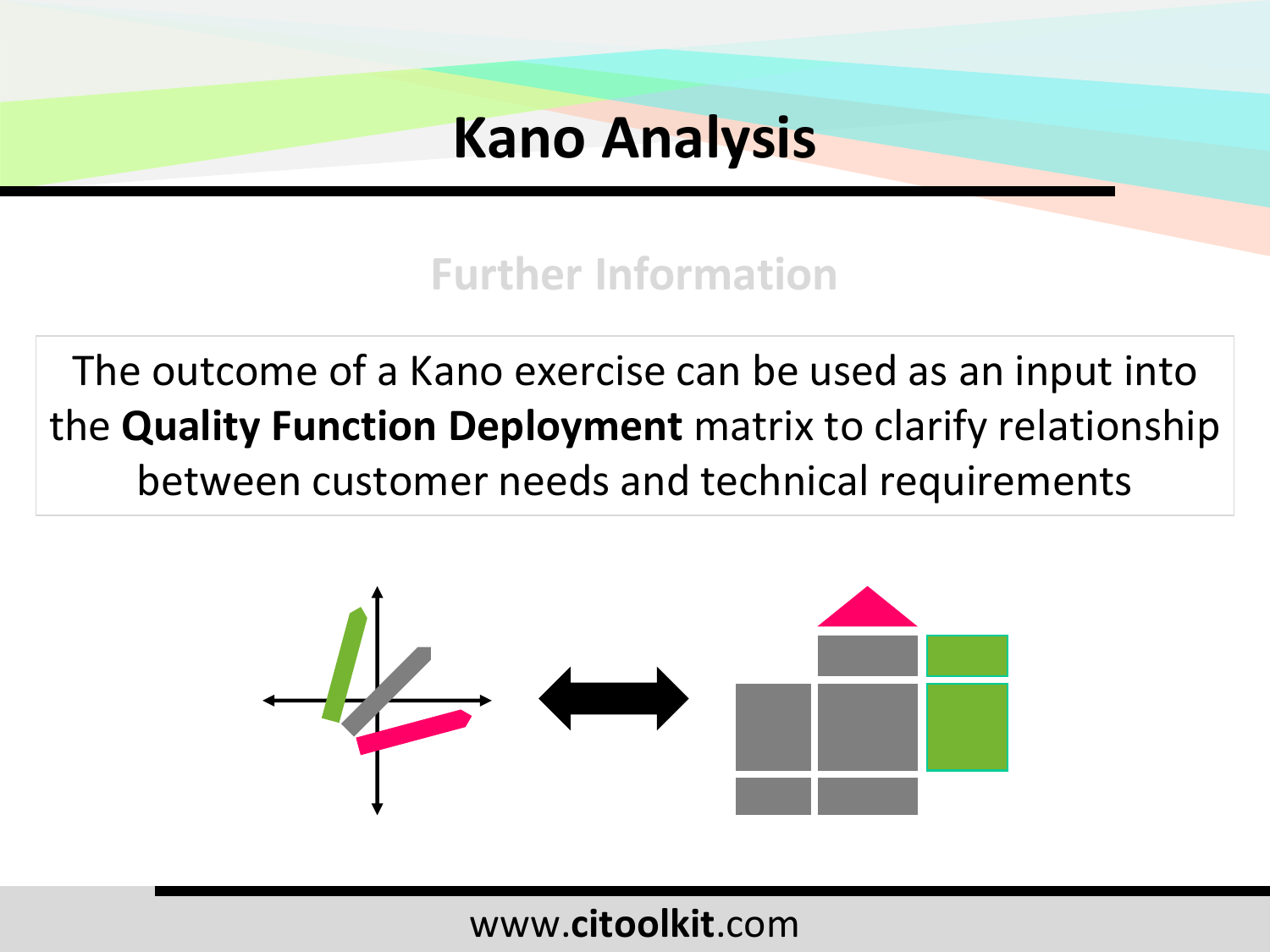### **Further Information**

You may need to use direct **observation** of customers to identify what's important to them

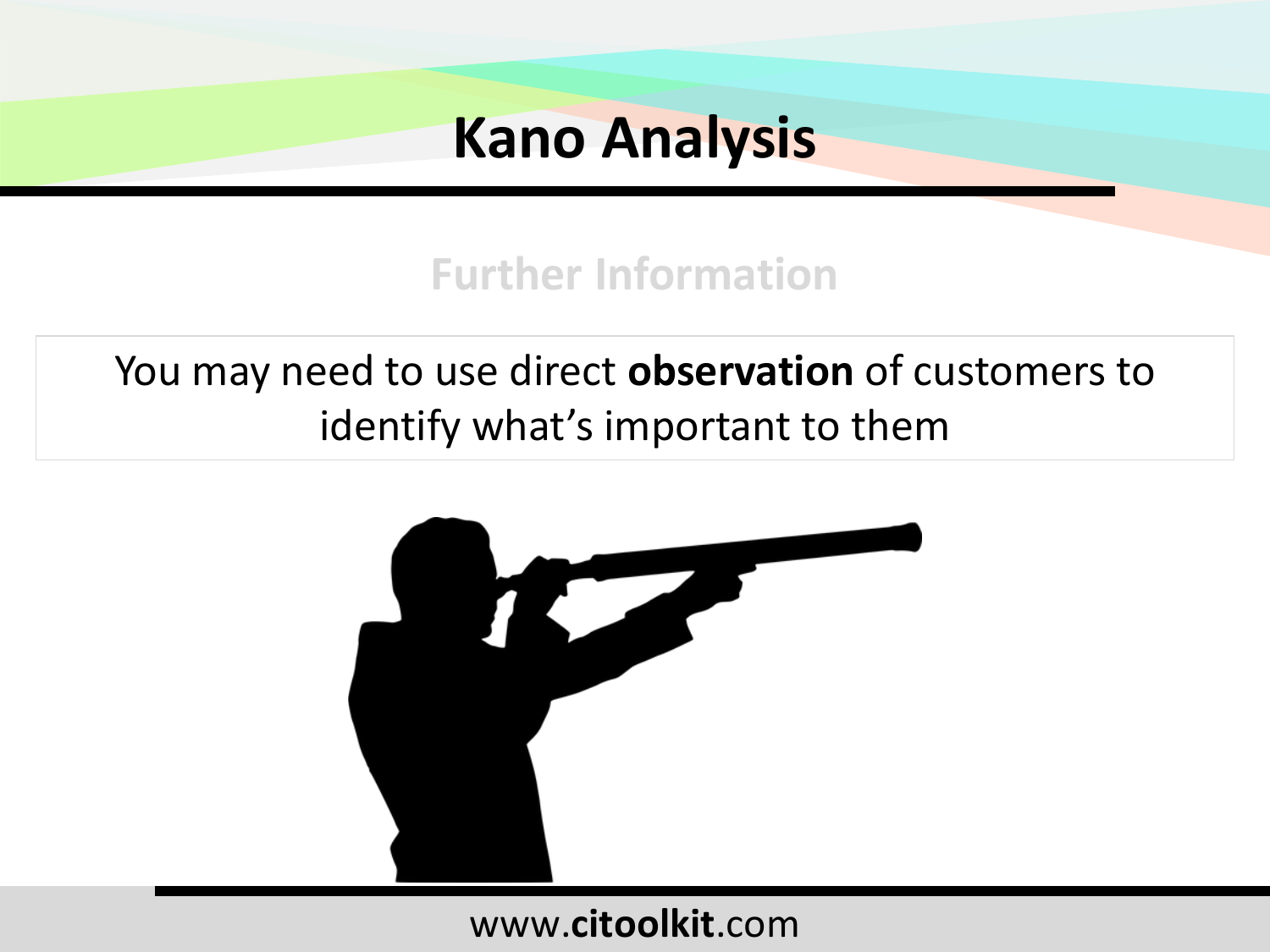### **Further Information**

### Customer needs and expectations **change over time**

### This requires us to revise and update the Kano model from time to time.

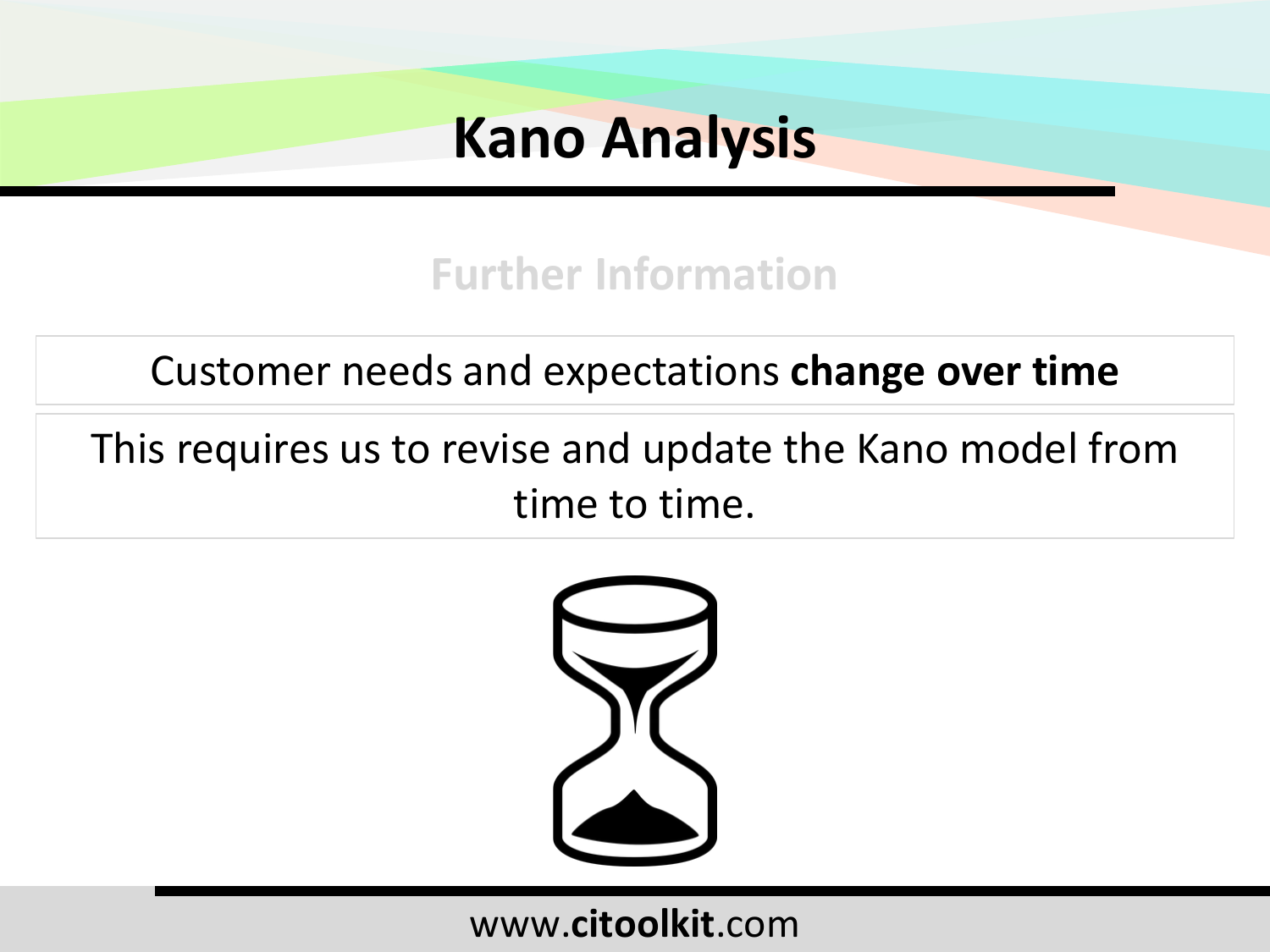### **Further Information**

The features that are considered delighters today are the must be of tomorrow